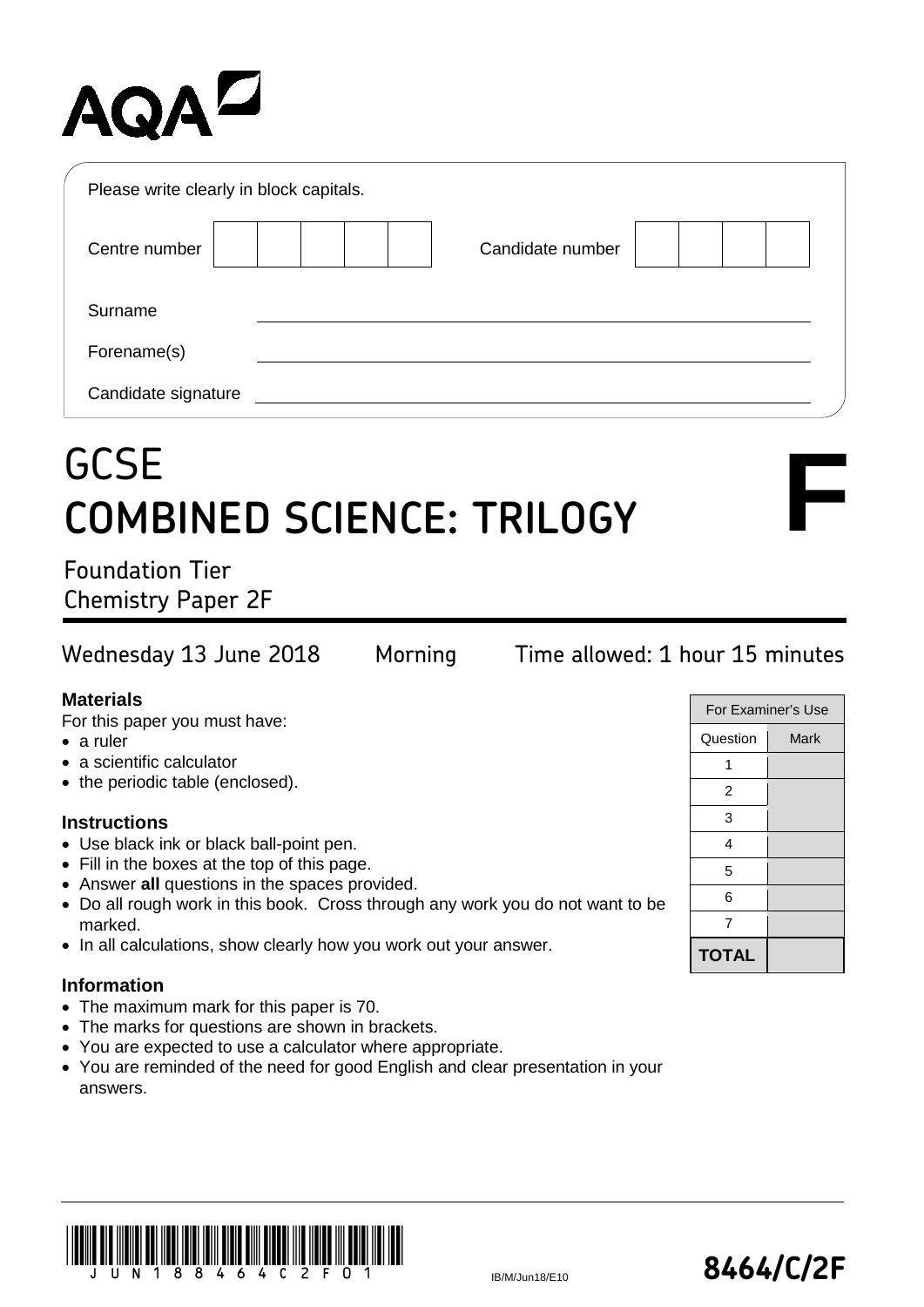| $\mathbf{0}$<br>$\mathbf 1$ |                                        |                                      |          |
|-----------------------------|----------------------------------------|--------------------------------------|----------|
|                             | Figure 1 represents an atom of sulfur. | Figure 1                             |          |
|                             |                                        |                                      |          |
|                             |                                        | $\frac{32}{16}S$                     |          |
|                             |                                        |                                      |          |
| $\bf{0}$<br>1<br>1          | Complete Table 1                       |                                      | [1 mark] |
|                             |                                        |                                      |          |
|                             |                                        | Table 1                              |          |
|                             | <b>Particle</b>                        | Number of particles in a sulfur atom |          |
|                             | Electron                               | 16                                   |          |
|                             | Neutron                                |                                      |          |
|                             | Proton                                 | $16$                                 |          |
|                             |                                        | Figure 2                             |          |
|                             |                                        |                                      |          |



*Do not write outside the*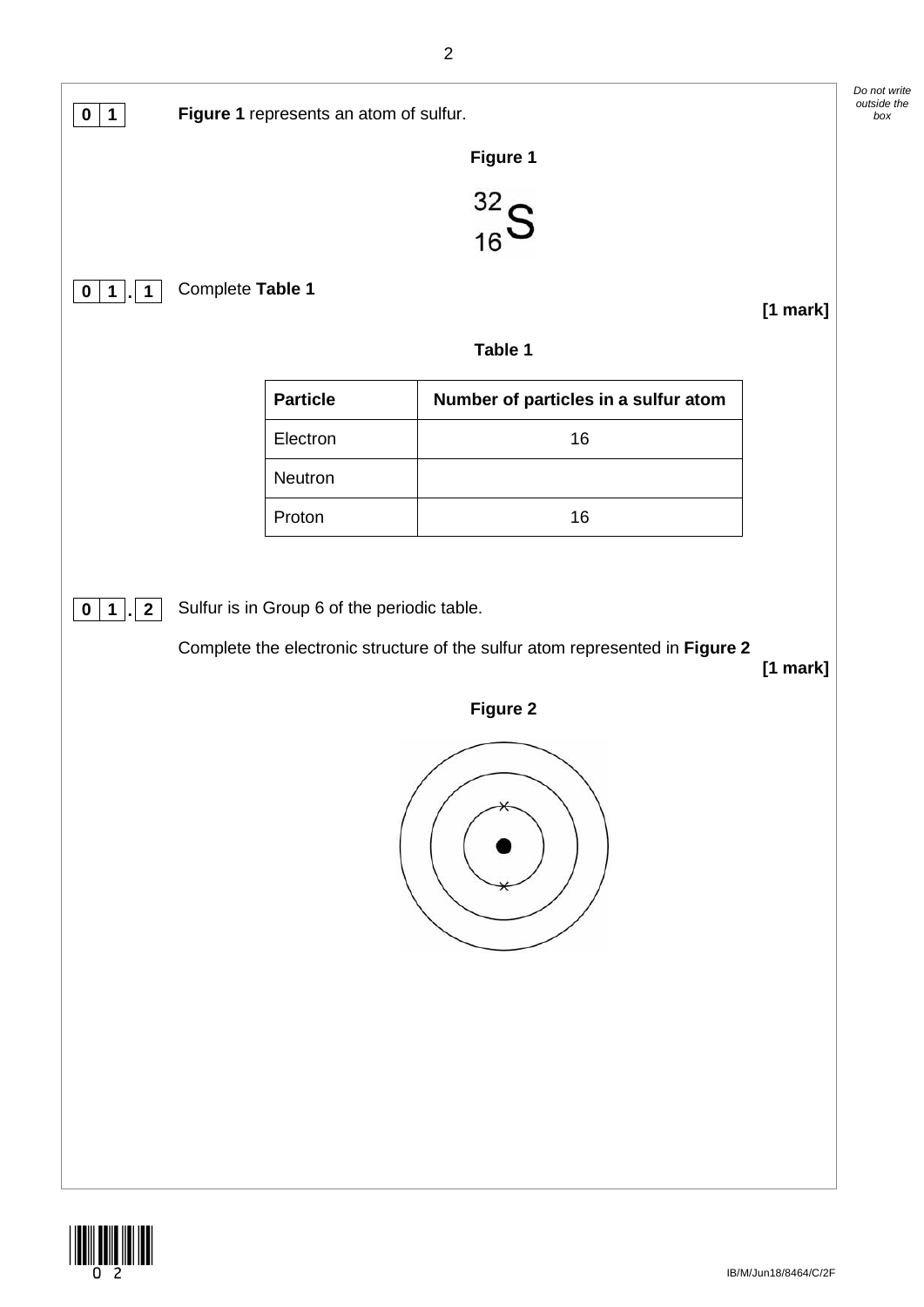

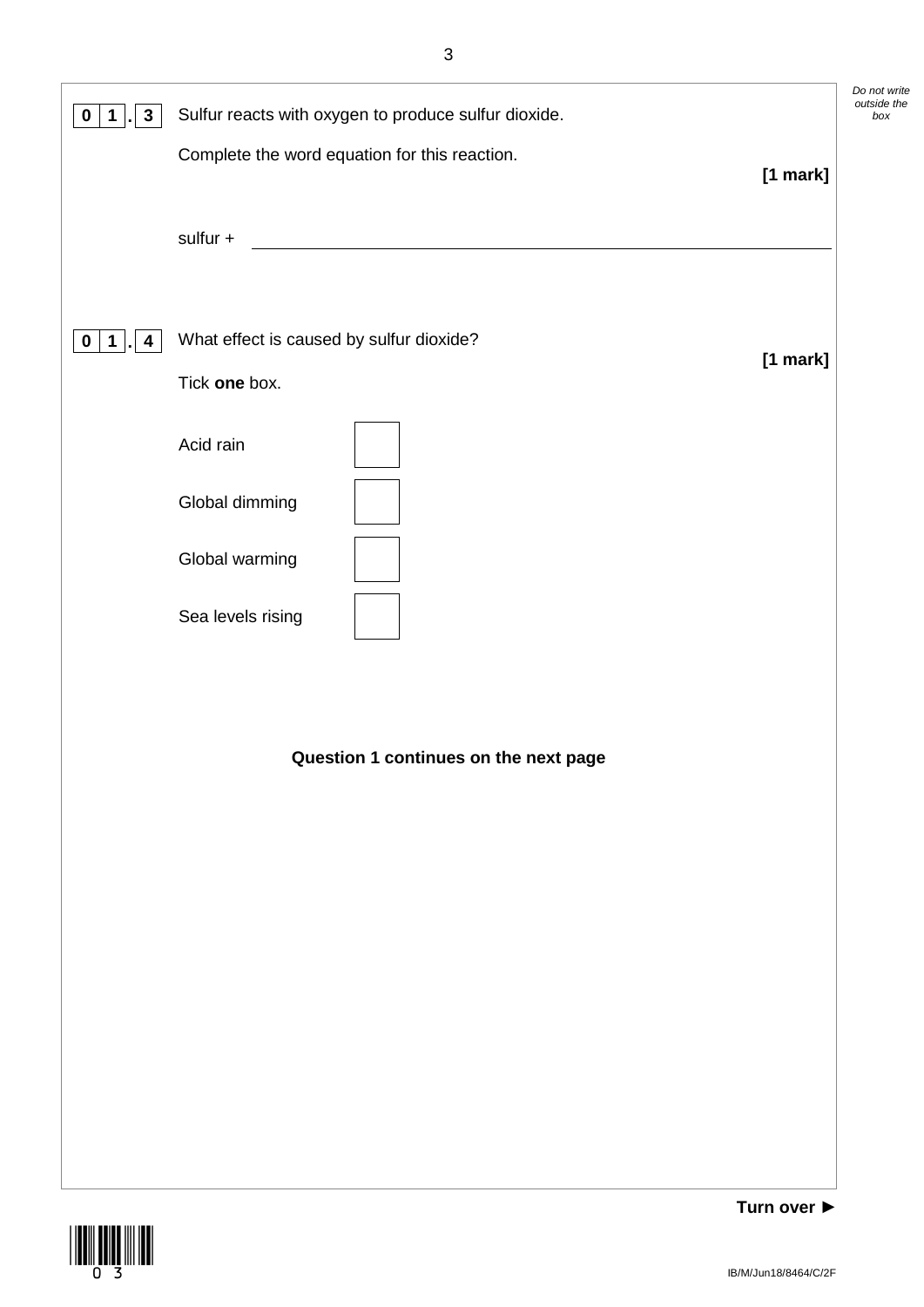

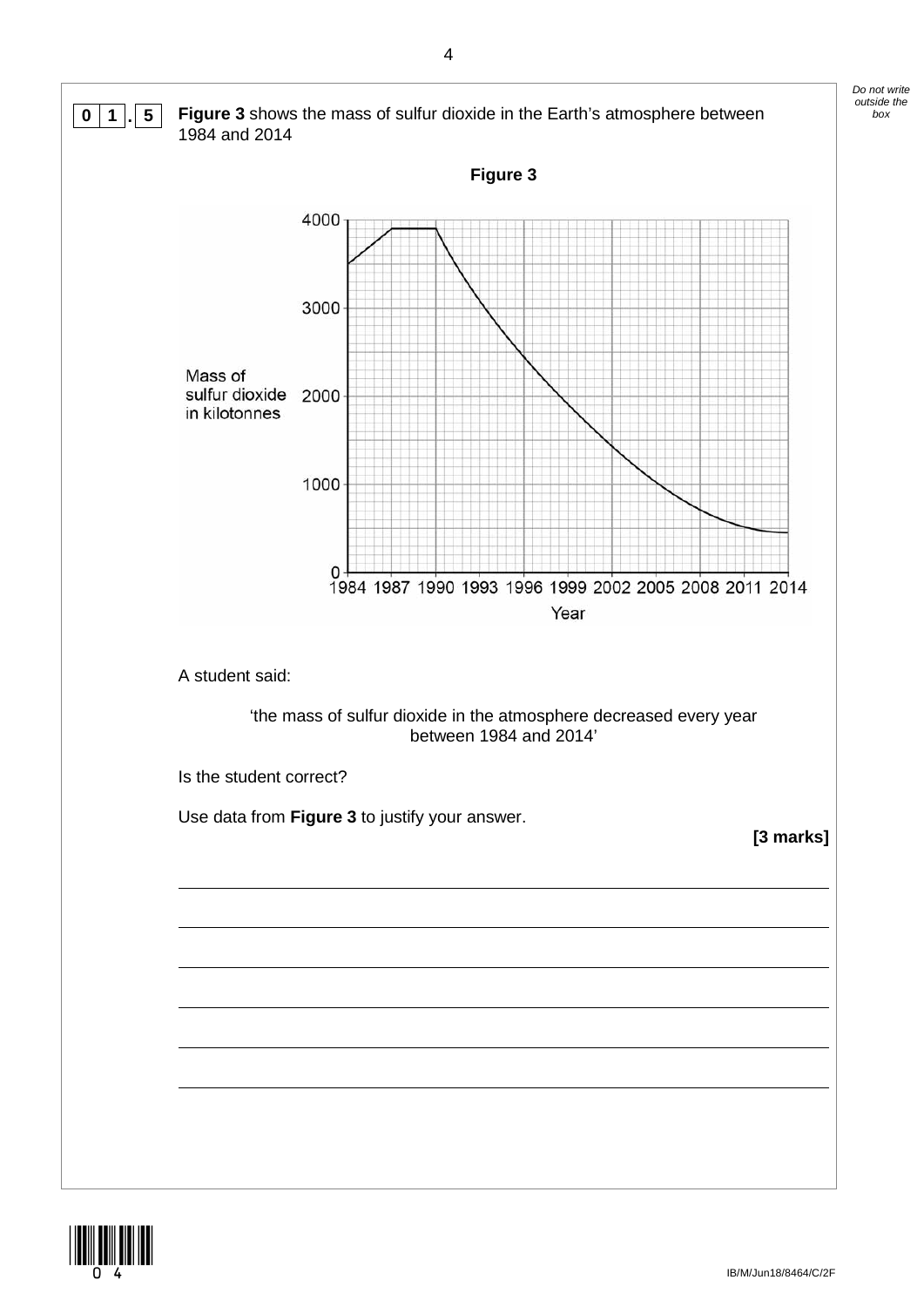

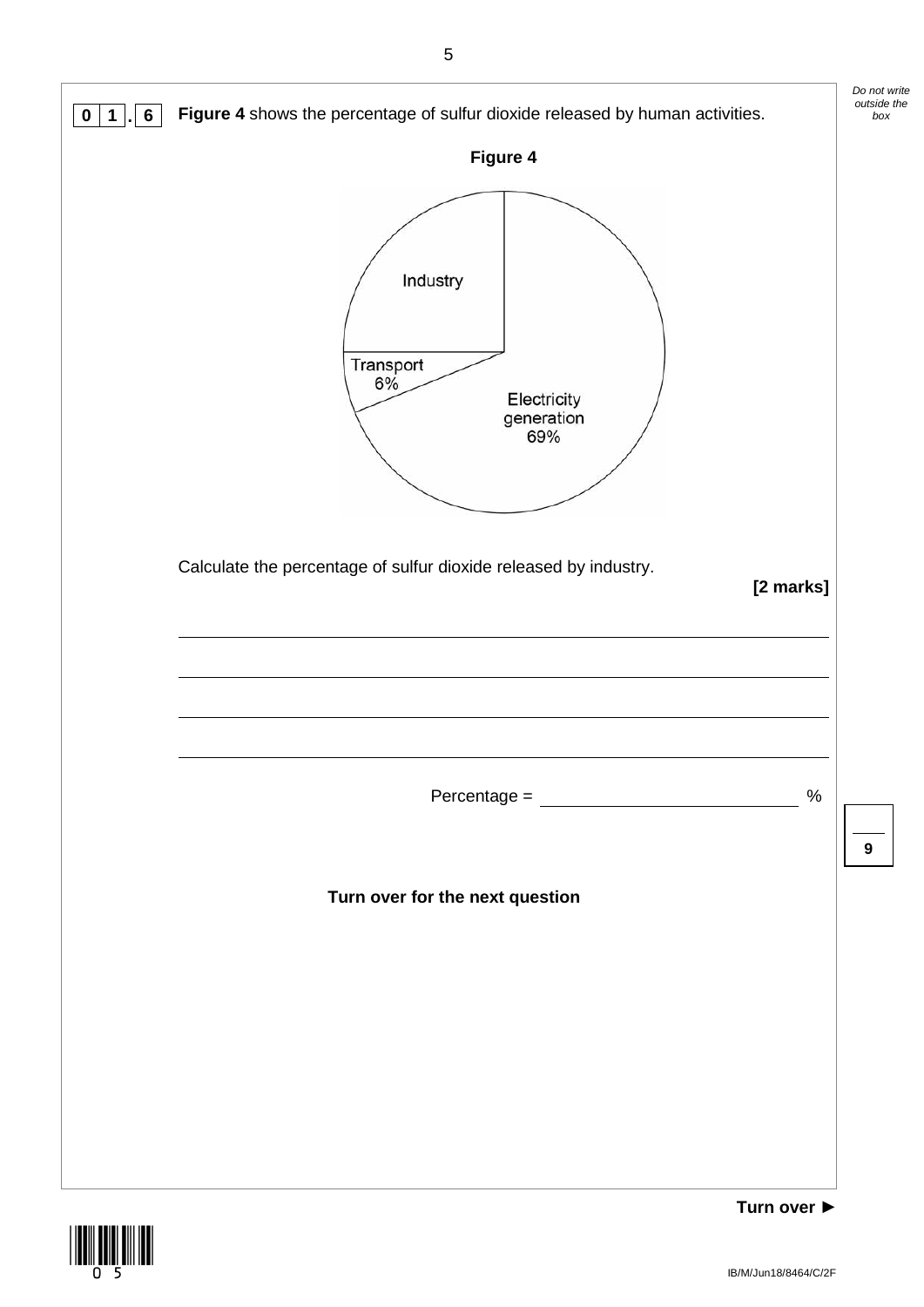| $\mathbf{2}$<br>$\mathbf 0$                           |                                    |               |                                                                                                                       |                 |                     | A student used paper chromatography to identify the colours in a black ink. |           | Do not write<br>outside the<br>box |
|-------------------------------------------------------|------------------------------------|---------------|-----------------------------------------------------------------------------------------------------------------------|-----------------|---------------------|-----------------------------------------------------------------------------|-----------|------------------------------------|
|                                                       |                                    |               | Figure 5 shows the student's results.                                                                                 | Figure 5        |                     |                                                                             |           |                                    |
|                                                       |                                    |               |                                                                                                                       |                 | 0                   | Solvent front                                                               |           |                                    |
|                                                       |                                    |               |                                                                                                                       |                 | 6                   |                                                                             |           |                                    |
|                                                       |                                    |               |                                                                                                                       |                 |                     | Start line                                                                  |           |                                    |
|                                                       |                                    |               |                                                                                                                       |                 | 0                   |                                                                             |           |                                    |
|                                                       |                                    | Red<br>colour | Blue<br>colour                                                                                                        | Green<br>colour | <b>Black</b><br>ink |                                                                             |           |                                    |
| $\overline{\mathbf{2}}$<br>$\mathbf 1$<br>$\mathbf 0$ | What colours are in the black ink? |               |                                                                                                                       |                 |                     |                                                                             | [2 marks] |                                    |
|                                                       |                                    |               |                                                                                                                       |                 |                     |                                                                             |           |                                    |
|                                                       |                                    |               |                                                                                                                       |                 |                     |                                                                             |           |                                    |
| $\overline{2}$<br>$\overline{2}$<br>$\mathbf{0}$      |                                    |               | Suggest which colour is least soluble in the solvent.                                                                 |                 |                     |                                                                             |           |                                    |
|                                                       | Give a reason for your answer.     |               |                                                                                                                       |                 |                     |                                                                             | [2 marks] |                                    |
|                                                       | Colour                             |               |                                                                                                                       |                 |                     |                                                                             |           |                                    |
|                                                       | Reason                             |               | <u>and the state of the state of the state of the state of the state of the state of the state of the state of th</u> |                 |                     |                                                                             |           |                                    |
|                                                       |                                    |               |                                                                                                                       |                 |                     |                                                                             |           |                                    |
|                                                       |                                    |               |                                                                                                                       |                 |                     |                                                                             |           |                                    |
|                                                       |                                    |               |                                                                                                                       |                 |                     |                                                                             |           |                                    |
|                                                       |                                    |               |                                                                                                                       |                 |                     |                                                                             |           |                                    |
|                                                       |                                    |               |                                                                                                                       |                 |                     |                                                                             |           |                                    |

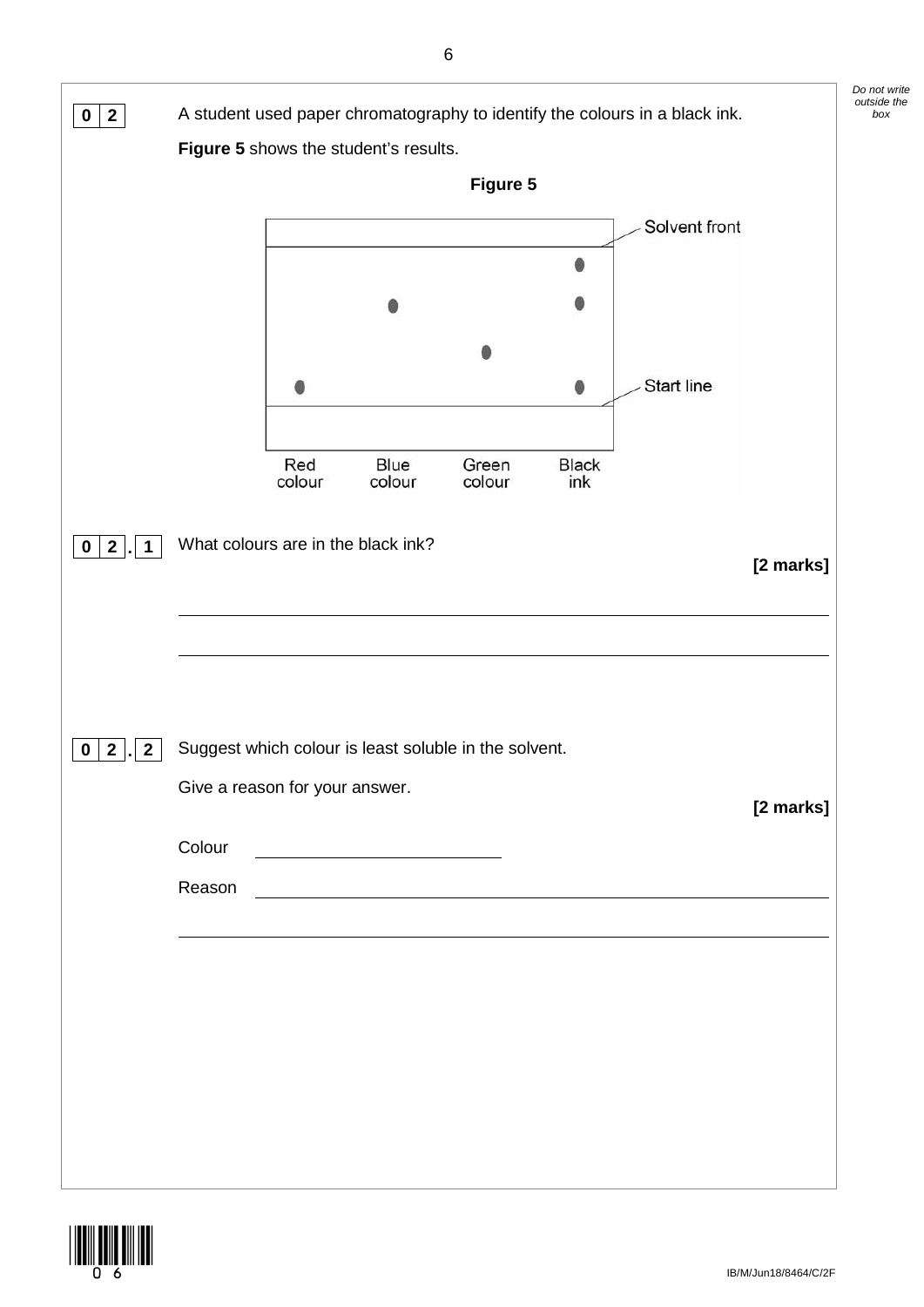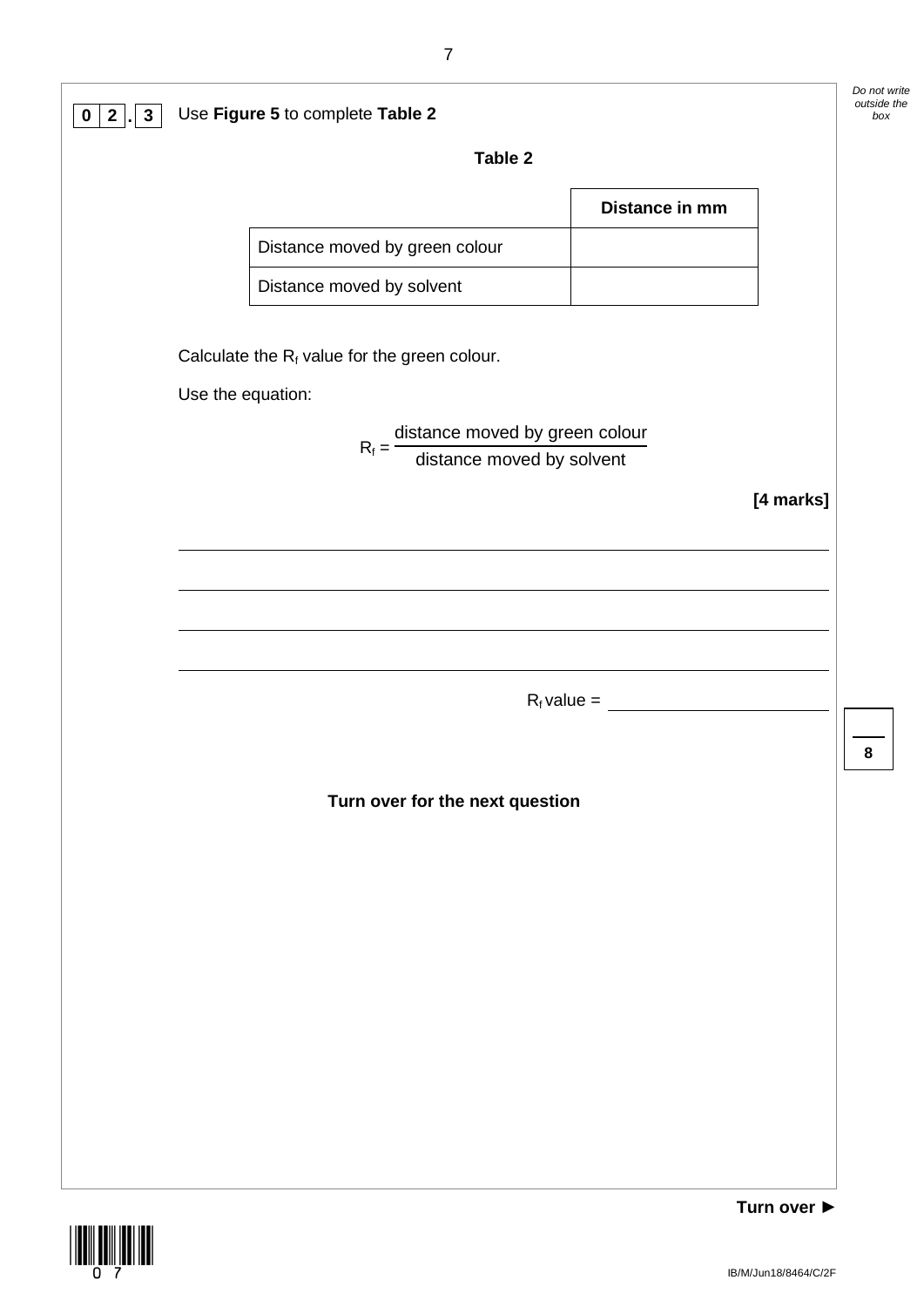

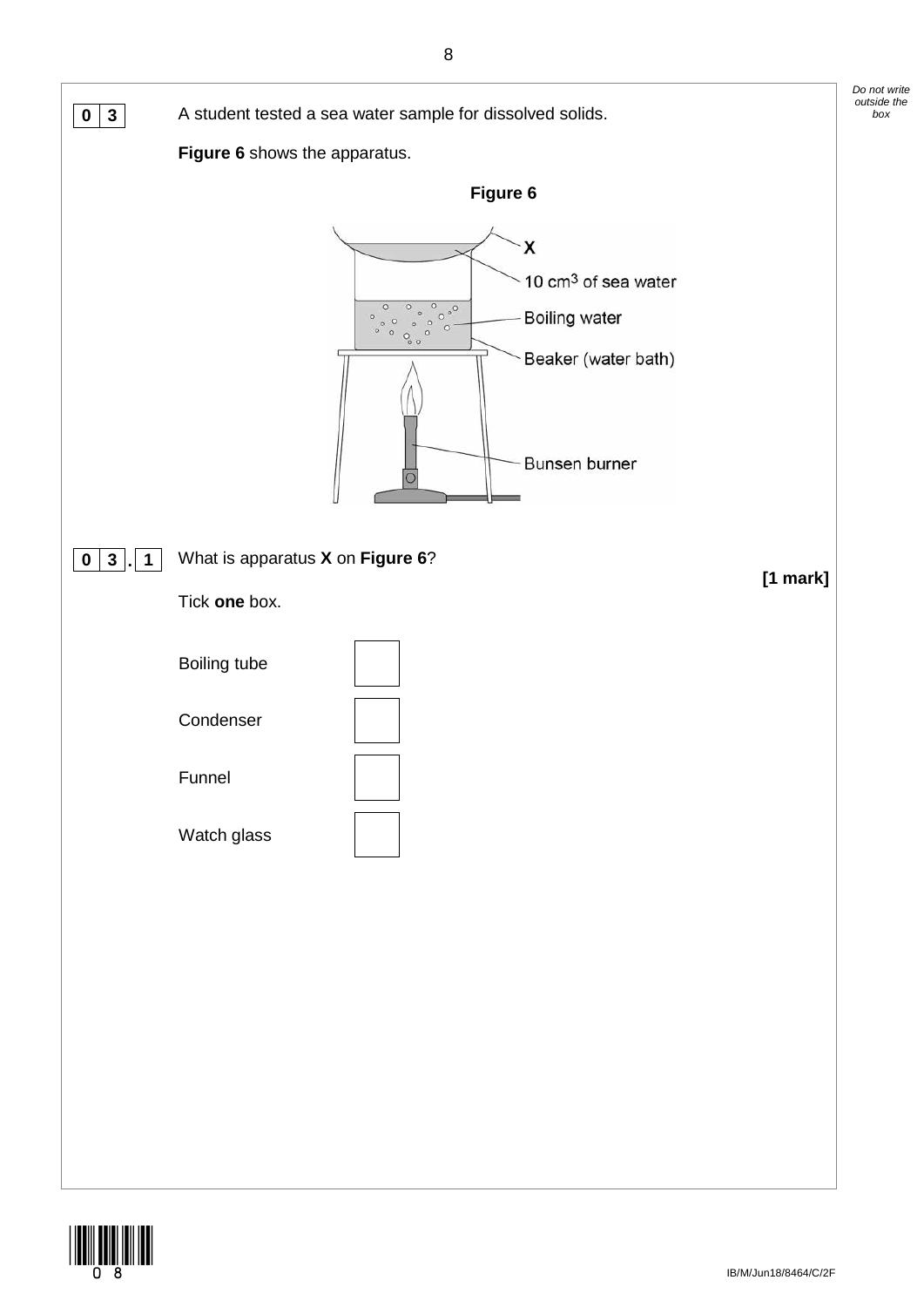$\boxed{0}$   $\boxed{3}$   $\boxed{2}$  The student did the test four times.

The student calculated the mass of solid on apparatus **X** after heating.

**Table 3** shows the student's results.

| л<br>۱<br>Ш<br>ι. |  |
|-------------------|--|
|-------------------|--|

|                               | Test 1 | Test 2 | Test 3 | Test 4 |
|-------------------------------|--------|--------|--------|--------|
| <b>Mass of solid in grams</b> | 0.12   | 0.29   | 0.14   | 0.15   |

Calculate the mean mass of solid.

Do not include the anomalous result in your calculation.

Give your answer to 2 significant figures.

**[3 marks]**

 $Mean mass =$  g

**Question 3 continues on the next page**



**Turn over ►**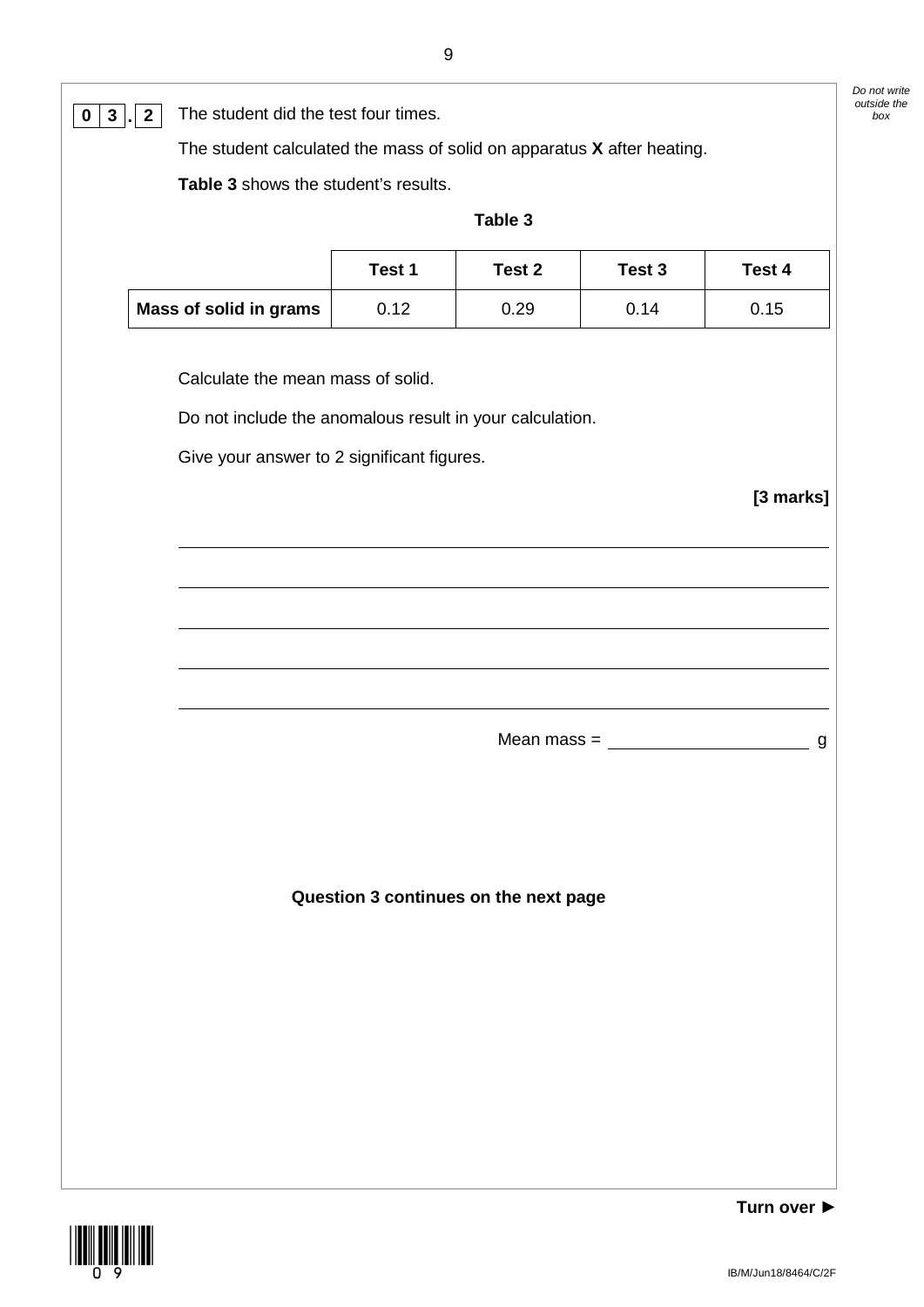|                                        | The student distilled a sample of sea water in the apparatus shown in Figure 7                          | Do not write<br>outside the<br>box |
|----------------------------------------|---------------------------------------------------------------------------------------------------------|------------------------------------|
|                                        | Figure 7                                                                                                |                                    |
|                                        | Sea water<br>Test tube                                                                                  |                                    |
| 3<br>$0 \mid 3 \mid$<br>$\blacksquare$ | What change of state is happening at the surface of the sea water in Figure 7?<br>$[1$ mark]            |                                    |
| $\mathbf{3}$<br>4<br>$\mathbf{0}$      | Describe how the water in the test tube in Figure 7 is different from the sea water.<br>[1 mark]        |                                    |
| 5 <sub>1</sub><br>$0 \mid 3 \mid$      | Why does producing drinking water from sea water using distillation cost a lot<br>of money?<br>[1 mark] |                                    |
|                                        |                                                                                                         |                                    |

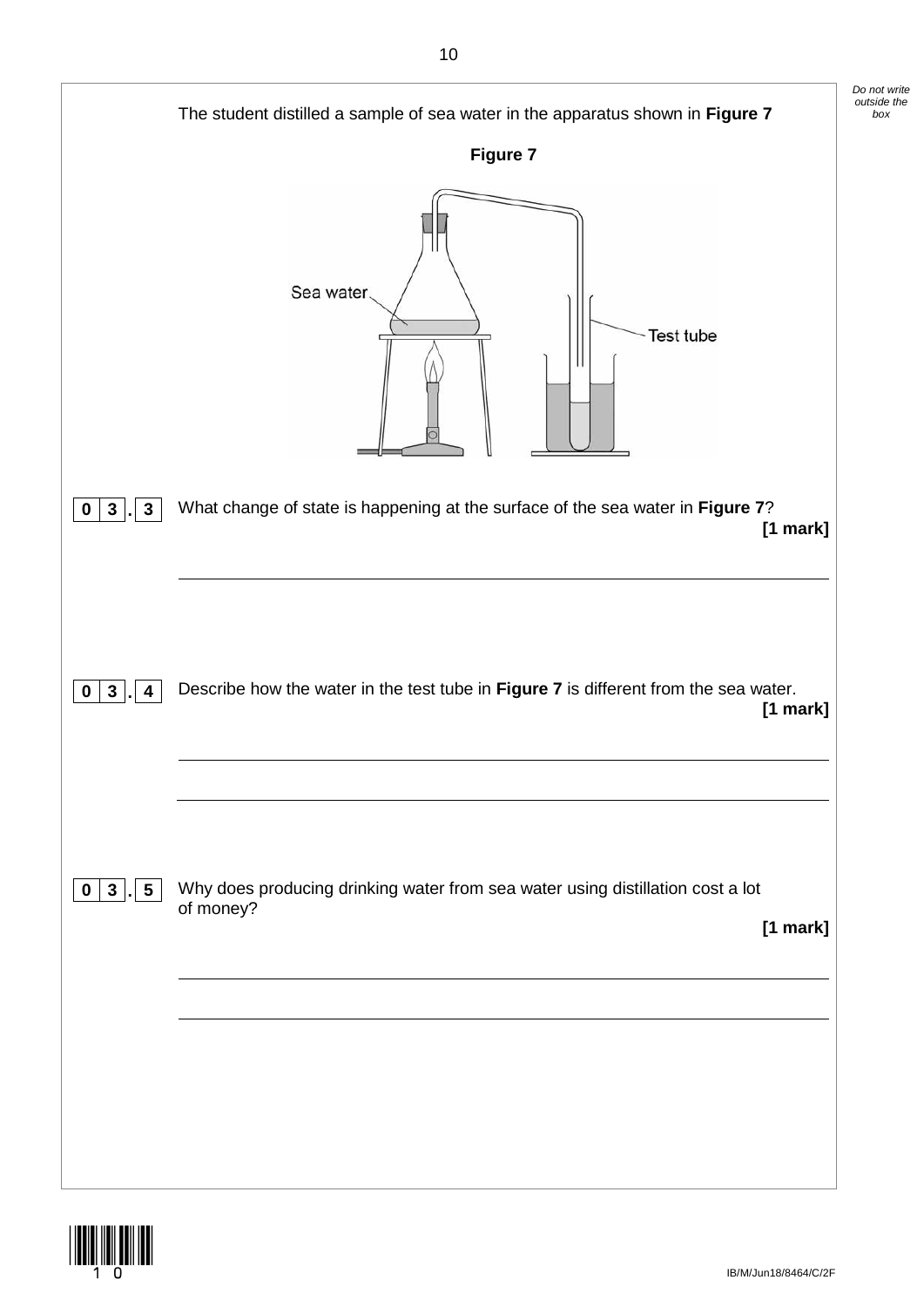| $6 \mid$<br>$\mathbf{3}$<br>0 | River water is filtered then sterilised to make drinking water.                                                                                                                                                                     | outside the<br>box |
|-------------------------------|-------------------------------------------------------------------------------------------------------------------------------------------------------------------------------------------------------------------------------------|--------------------|
|                               | Why are these two processes done?<br>[2 marks]                                                                                                                                                                                      |                    |
|                               | Filtering <u>experimental</u> and the contract of the contract of the contract of the contract of the contract of the contract of the contract of the contract of the contract of the contract of the contract of the contract of t |                    |
|                               | ,我们也不会有什么。""我们的人,我们也不会有什么?""我们的人,我们也不会有什么?""我们的人,我们也不会有什么?""我们的人,我们也不会有什么?""我们的人                                                                                                                                                    |                    |
|                               |                                                                                                                                                                                                                                     |                    |
|                               |                                                                                                                                                                                                                                     | $\boldsymbol{9}$   |
|                               |                                                                                                                                                                                                                                     |                    |
|                               | Turn over for the next question                                                                                                                                                                                                     |                    |
|                               |                                                                                                                                                                                                                                     |                    |
|                               |                                                                                                                                                                                                                                     |                    |
|                               |                                                                                                                                                                                                                                     |                    |
|                               |                                                                                                                                                                                                                                     |                    |
|                               |                                                                                                                                                                                                                                     |                    |
|                               |                                                                                                                                                                                                                                     |                    |
|                               |                                                                                                                                                                                                                                     |                    |
|                               |                                                                                                                                                                                                                                     |                    |
|                               |                                                                                                                                                                                                                                     |                    |
|                               |                                                                                                                                                                                                                                     |                    |
|                               |                                                                                                                                                                                                                                     |                    |
|                               |                                                                                                                                                                                                                                     |                    |
|                               | Turn over ▶                                                                                                                                                                                                                         |                    |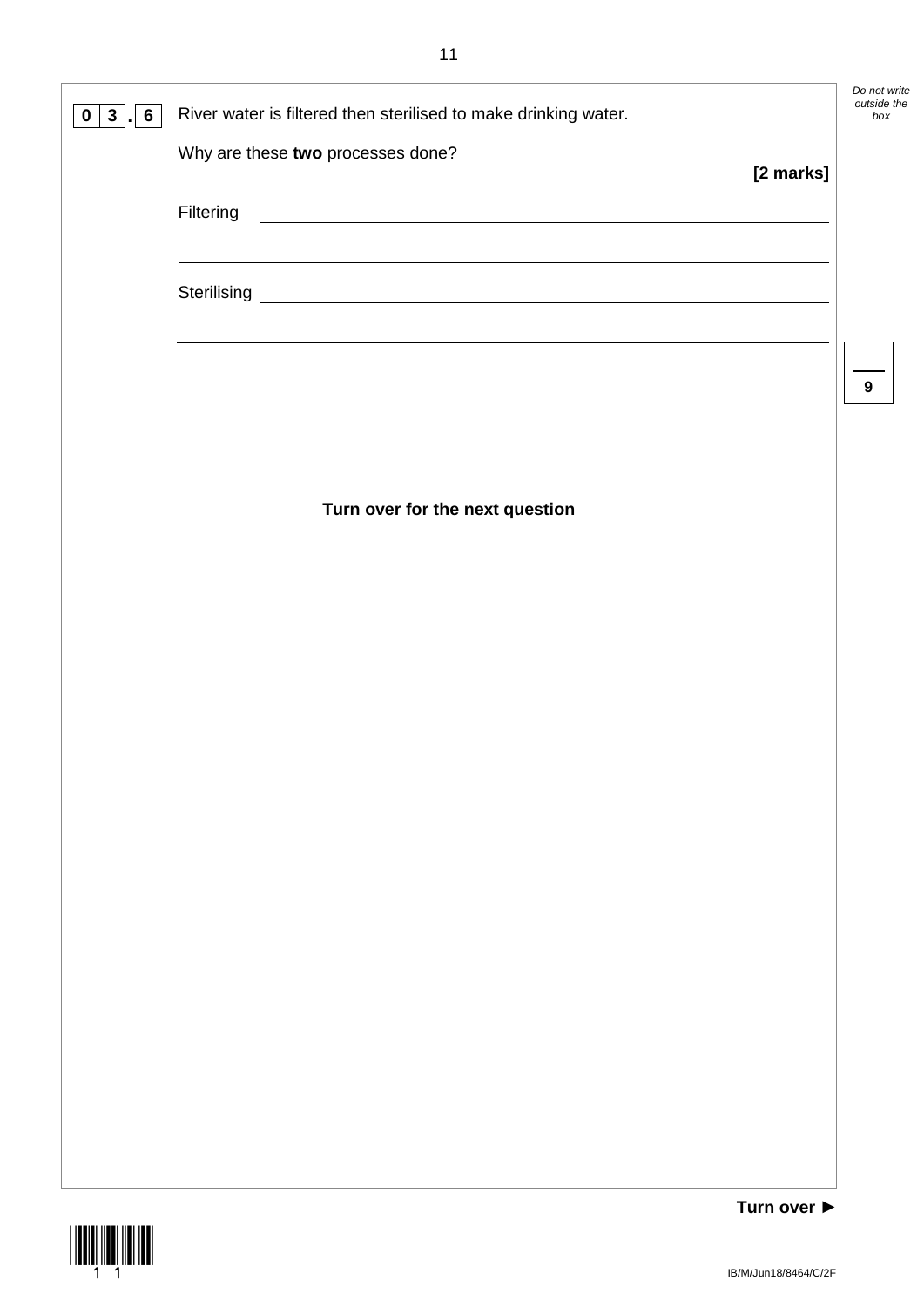|                                             | What percentage of the Earth's atmosphere is nitrogen?<br>[1 mark]<br>Tick one box.<br>5%<br>20%<br>80%<br>50%                                                  | Do not write<br>outside the<br>box |
|---------------------------------------------|-----------------------------------------------------------------------------------------------------------------------------------------------------------------|------------------------------------|
| $\mathbf{2}$<br>4<br>0                      | During the first billion years of the Earth's existence the amount of nitrogen in the<br>atmosphere increased.<br>Give one source of this nitrogen.<br>[1 mark] |                                    |
| $\mathbf{3}$<br>4<br>0                      | Nitrogen is used to make ammonia.<br>The word equation for the reaction is:<br>nitrogen + hydrogen<br>ammonia                                                   |                                    |
|                                             | Write the correct symbol in the equation to show that it is a reversible reaction.<br>[1 mark]                                                                  |                                    |
| $\mathbf 0$<br>$\overline{\mathbf{4}}$<br>4 | A reversible reaction can reach equilibrium.<br>Complete the sentence.<br>$[1$ mark]                                                                            |                                    |
|                                             | Equilibrium is reached when the forward reaction and the reverse reaction happen at<br>the same                                                                 |                                    |
| 5                                           | Fertilisers are formulations containing nitrogen.<br>What is a formulation?<br>[1 mark]                                                                         |                                    |
|                                             |                                                                                                                                                                 |                                    |

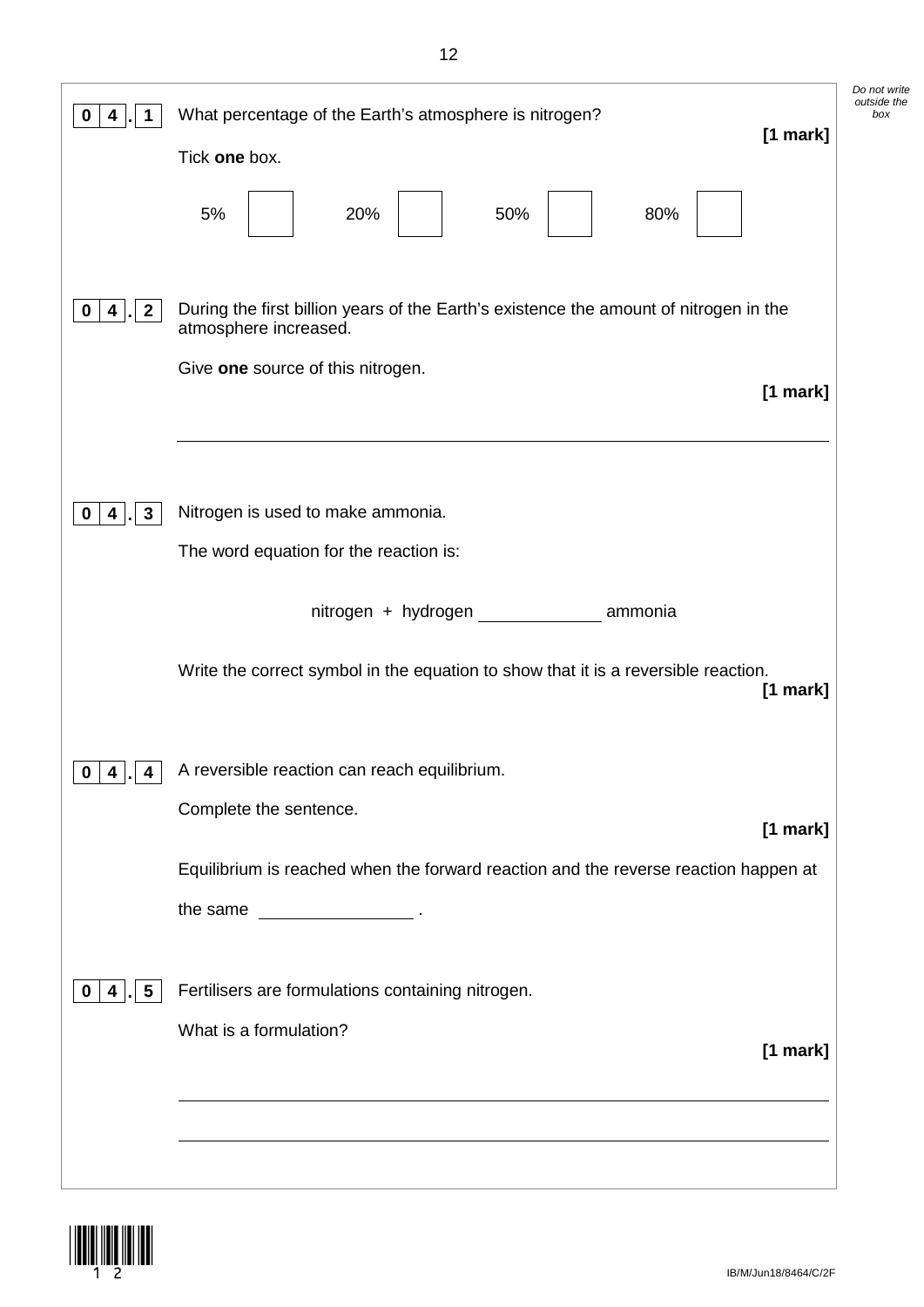*Do not write outside the* 



| <b>Element</b> | Percentage (%) |
|----------------|----------------|
| Nitrogen (N)   | 7.0            |
| Phosphorus (P) | 3.1            |
| Potassium (K)  | 5.8            |

Draw the bar for potassium on **Figure 8**

Use the information in **Table 4**



**[1 mark]**

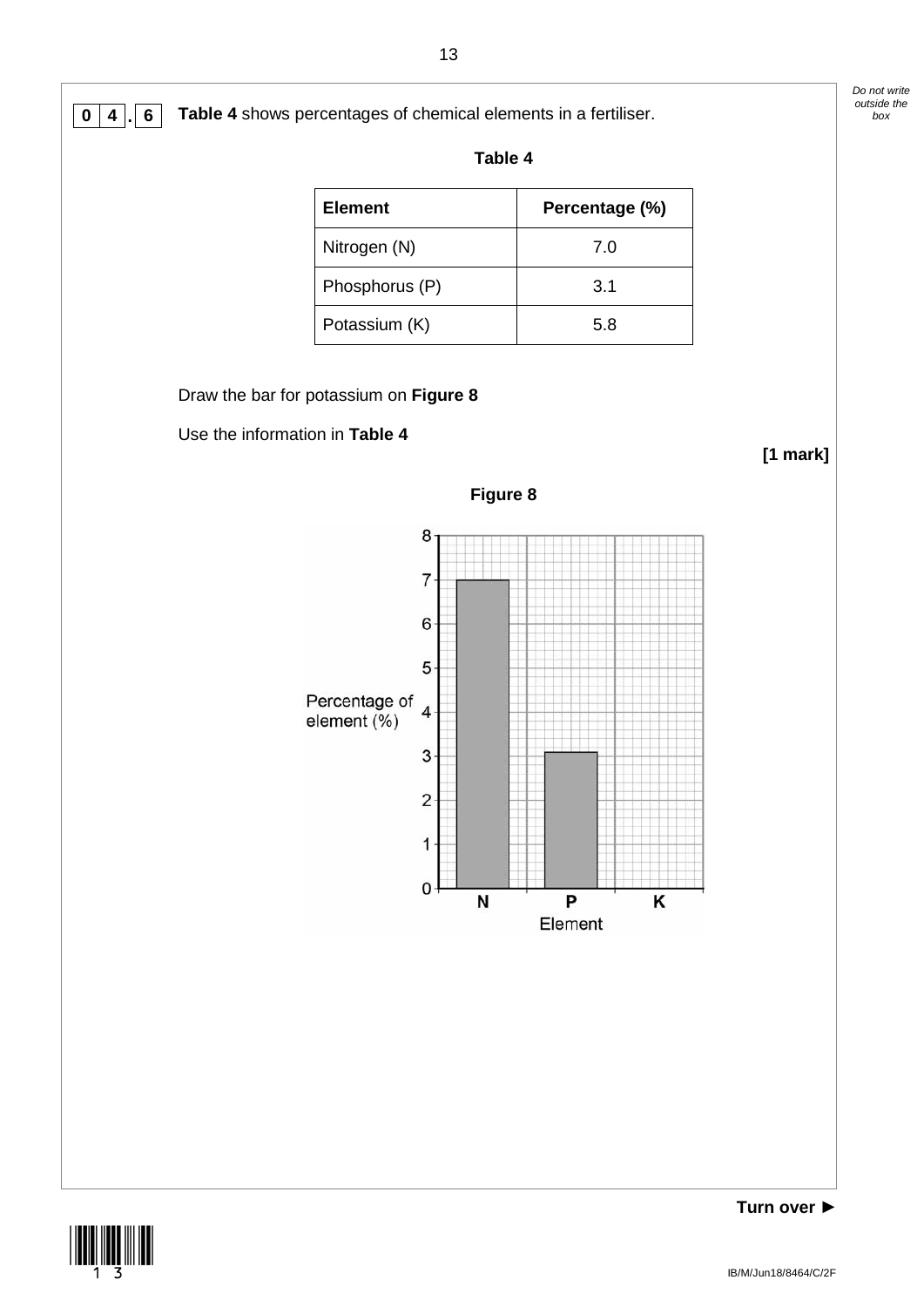

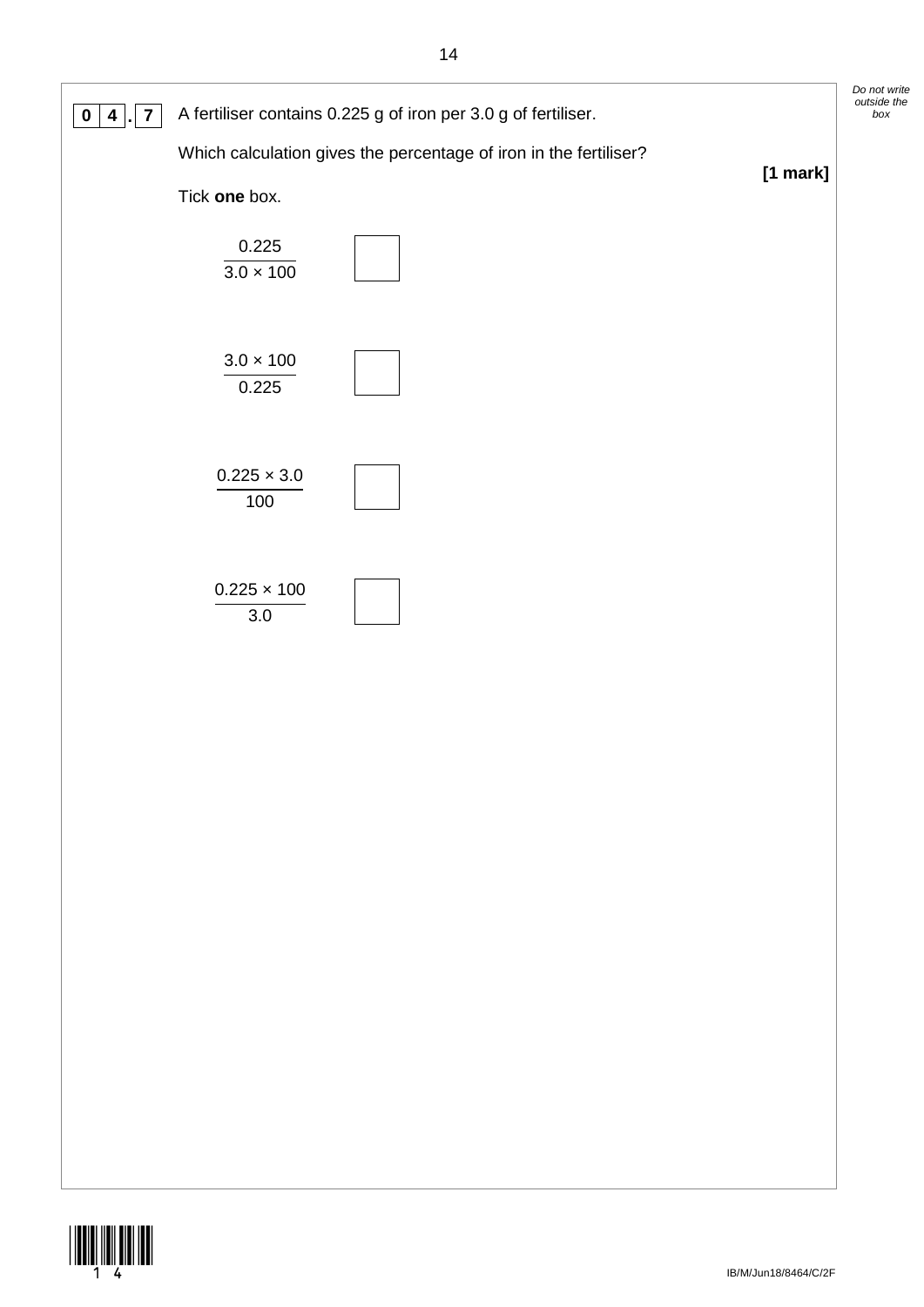



IB/M/Jun18/8464/C/2F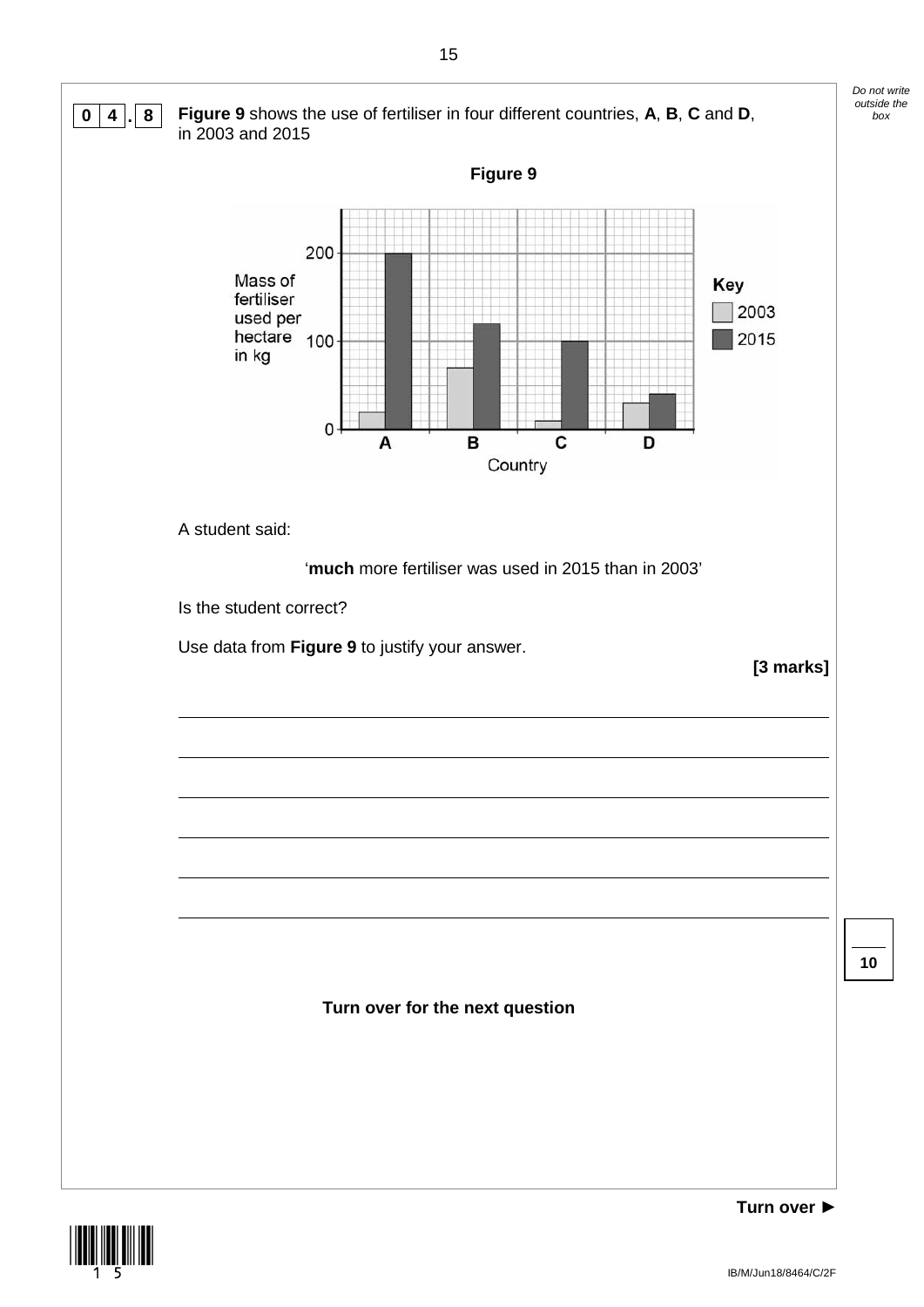

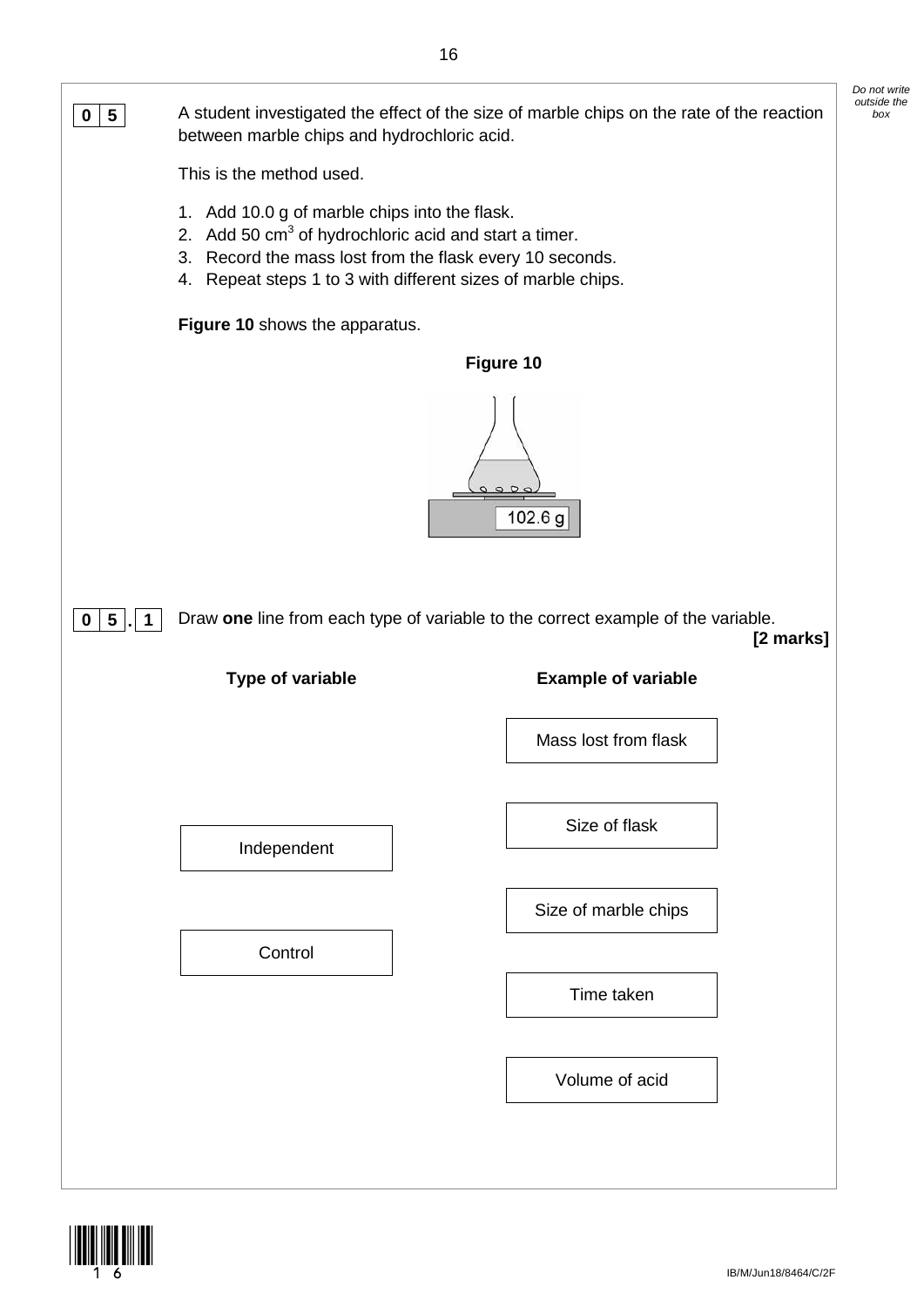| $5\phantom{.0}$<br>$\mathbf{2}$<br>$\bf{0}$ | The equation for the reaction is:                                                                                                                                                                                                                                                                                                            |           | Do not<br>outside<br>bo) |
|---------------------------------------------|----------------------------------------------------------------------------------------------------------------------------------------------------------------------------------------------------------------------------------------------------------------------------------------------------------------------------------------------|-----------|--------------------------|
|                                             | CaCO <sub>3</sub> (s) + 2HCl(aq) $\rightarrow$ CaCl <sub>2</sub> (aq) + H <sub>2</sub> O(l) + CO <sub>2</sub> (g)<br>Name the three products.                                                                                                                                                                                                | [2 marks] |                          |
|                                             | 1<br><u> 1980 - Johann Barn, mars an t-Amerikaansk ferske område og de formanner og de formanner og de formanner og de</u><br>$\overline{2}$<br><u> 1989 - Johann Stoff, fransk politik (d. 1989)</u><br><u> 1989 - Johann Barn, mars eta bat erroman erroman erroman erroman erroman erroman erroman erroman erroman err</u><br>$\mathsf 3$ |           |                          |
| $\mathbf{3}$<br>$5\phantom{.0}$<br>0        | Another student suggests putting some cotton wool in the top of the flask.<br>Suggest why this improves the investigation.                                                                                                                                                                                                                   | [1 mark]  |                          |
| $5\overline{)}$<br>0<br>4                   | The reaction produces 1.6 g of gas in 30 seconds.<br>Calculate the mean rate of the reaction in the first 30 seconds.<br>Use the equation:<br>mass of product produced in grams<br>mean rate of reaction = $\frac{m\alpha}{m}$<br>time in seconds                                                                                            | [1 mark]  |                          |
| 5<br>5                                      | Mean rate of reaction $=$<br>What is the unit for the mean rate of reaction calculated in question 05.4?<br>Tick one box.<br>g/s<br>s/g<br>g<br>S                                                                                                                                                                                            | [1 mark]  |                          |

**Turn over ►**

*Do not write outside the*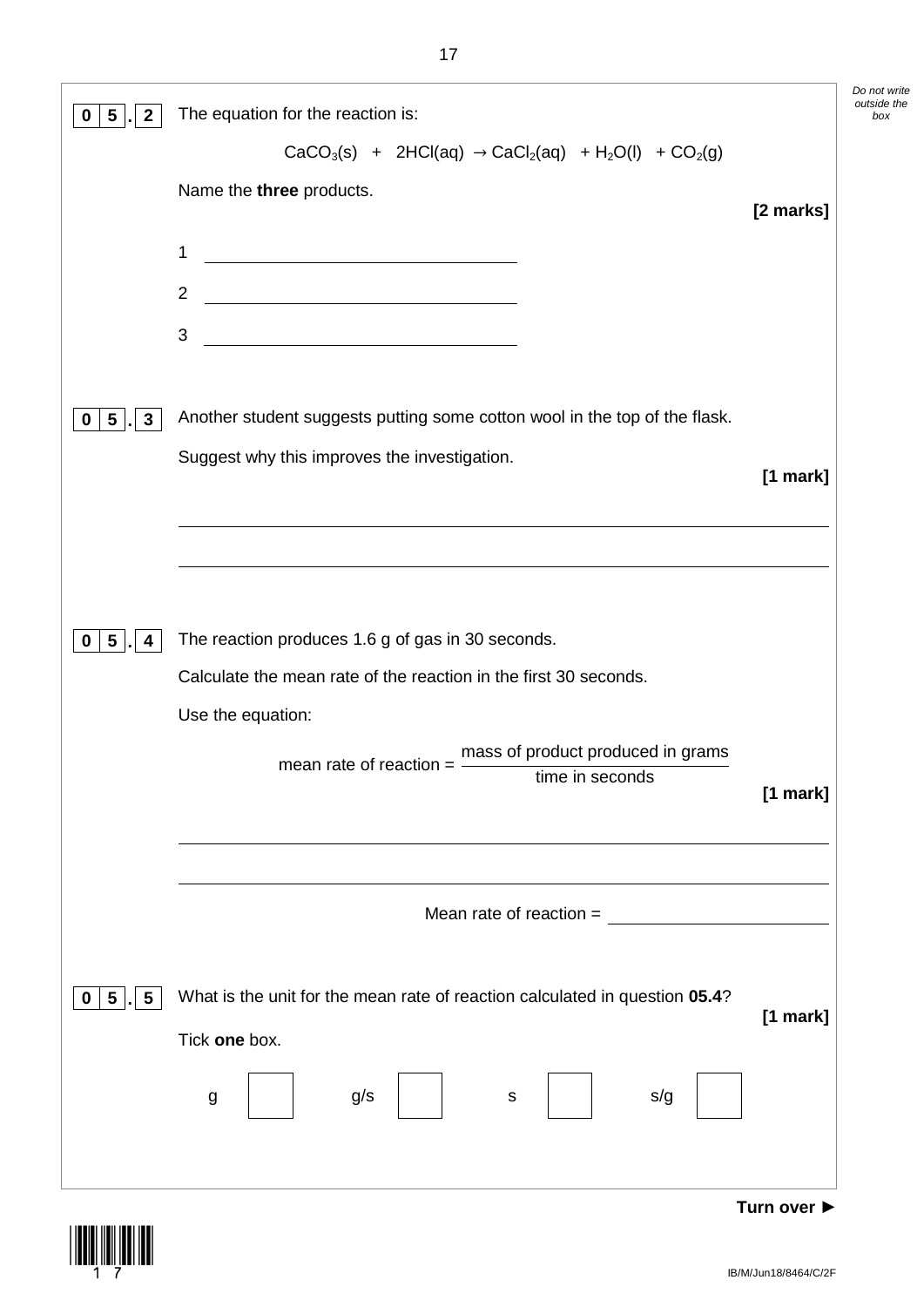$\prod_{18}$ 

**0 5 6 Table 5** shows the student's results.

| <b>Time in seconds</b> | Mass of gas produced in g |
|------------------------|---------------------------|
| 0                      | 0.0                       |
| 10                     | 0.8                       |
| 20                     | 0.6                       |
| 30                     | 1.6                       |
| 40                     | 1.8                       |
| 50                     | 2.0                       |
| 60                     | 2.0                       |

**Table 5**

Plot the data from **Table 5** on **Figure 11**

Draw a line of best fit.



IB/M/Jun18/8464/C/2F

**[3 marks]**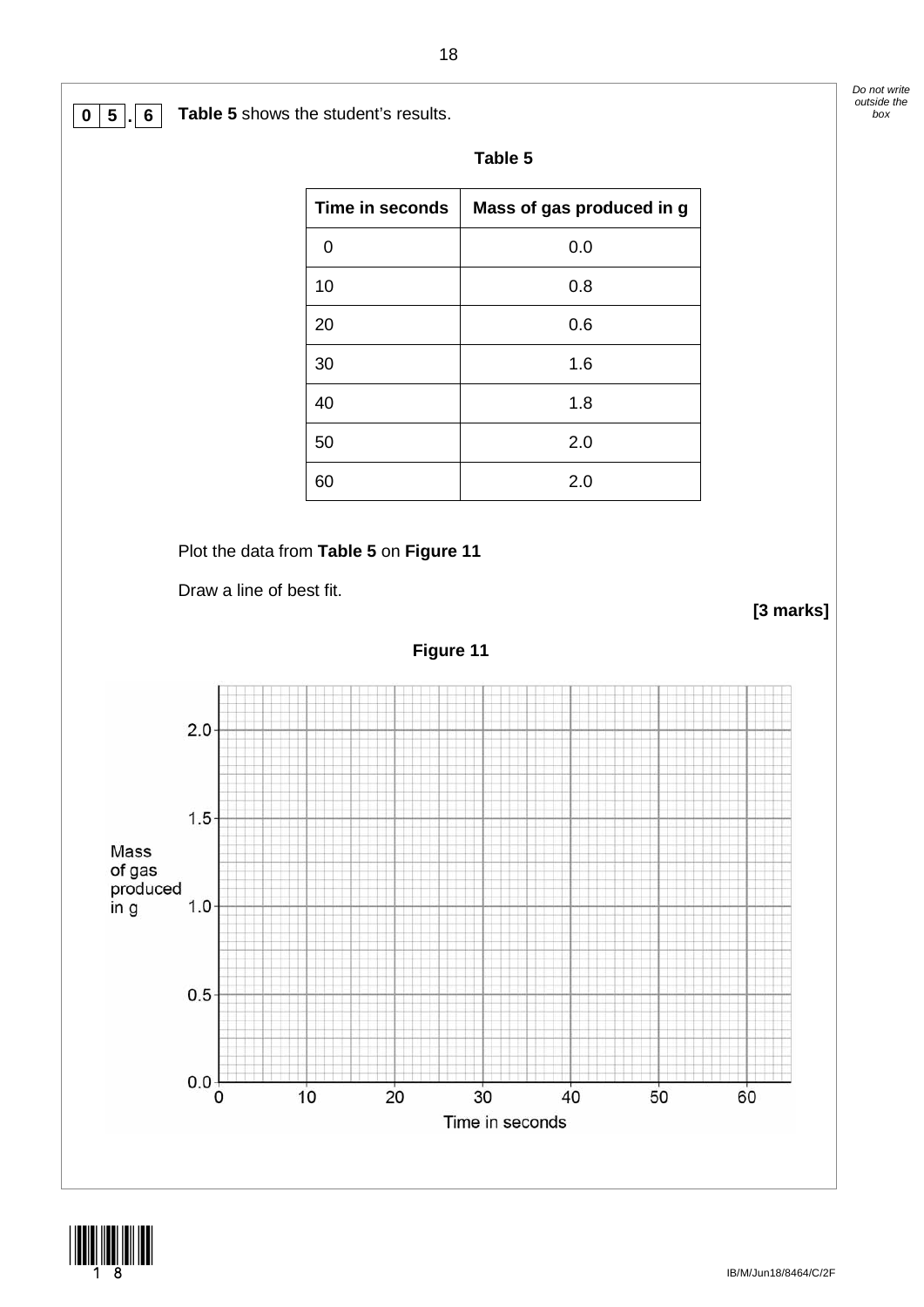

19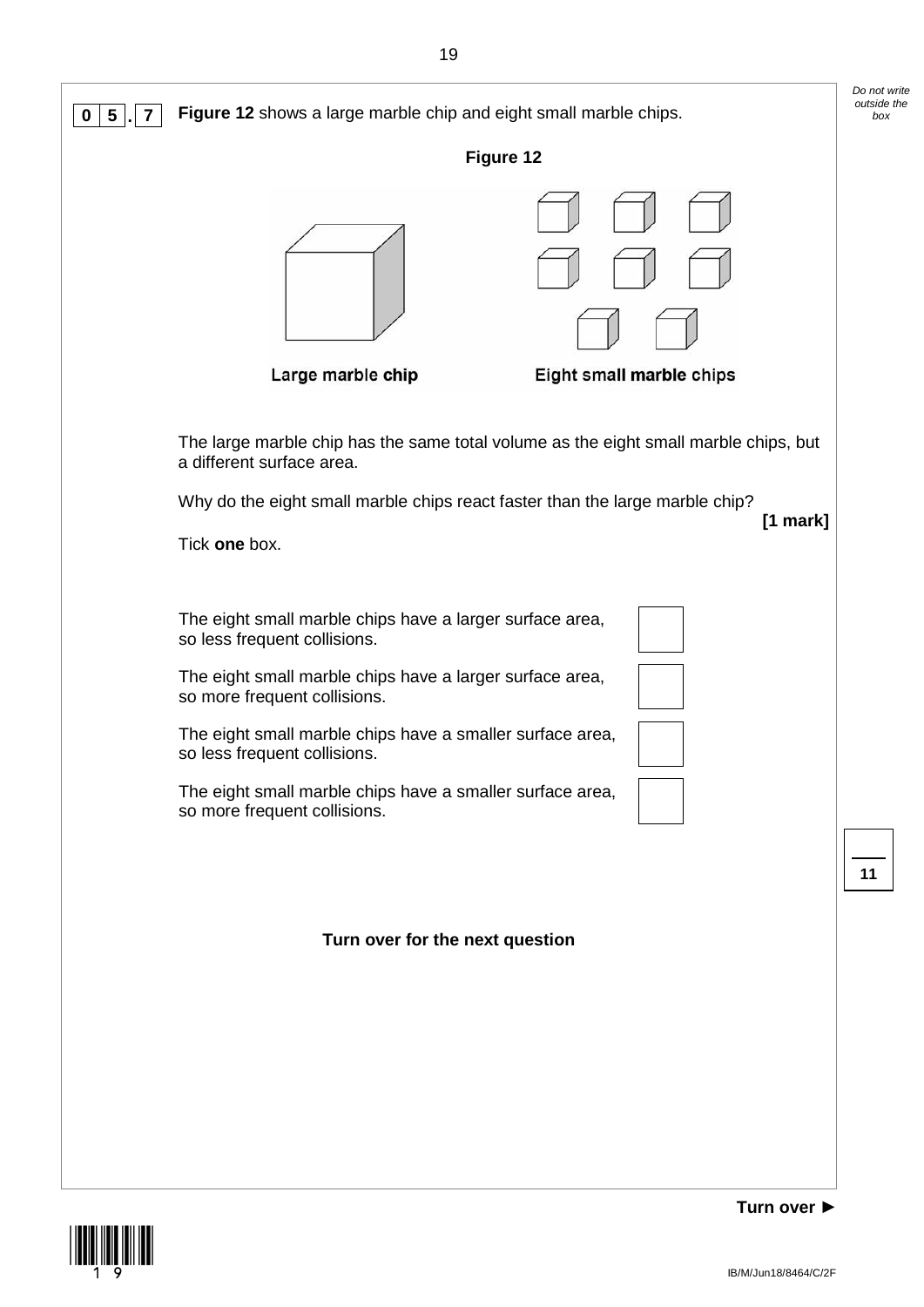

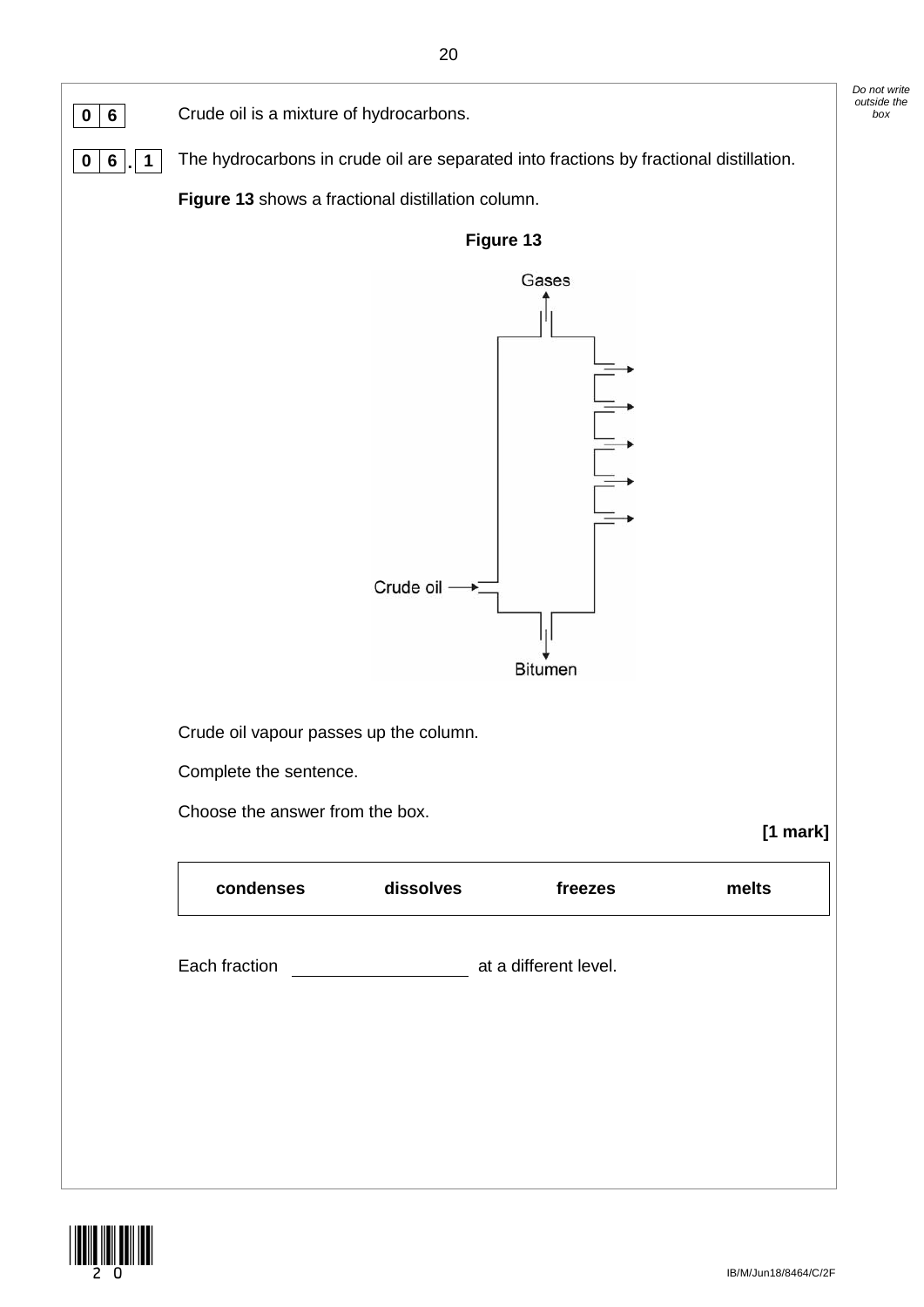

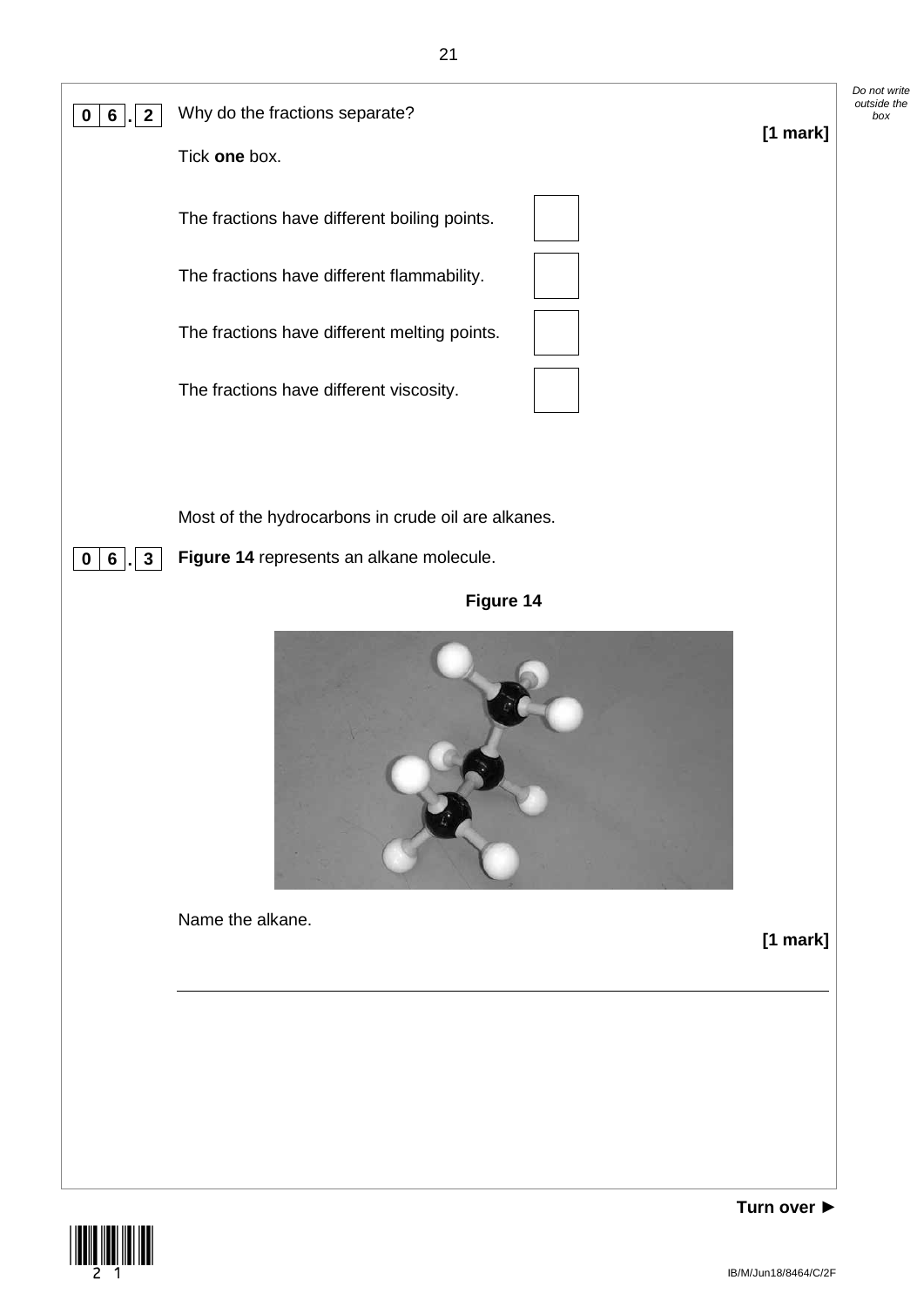

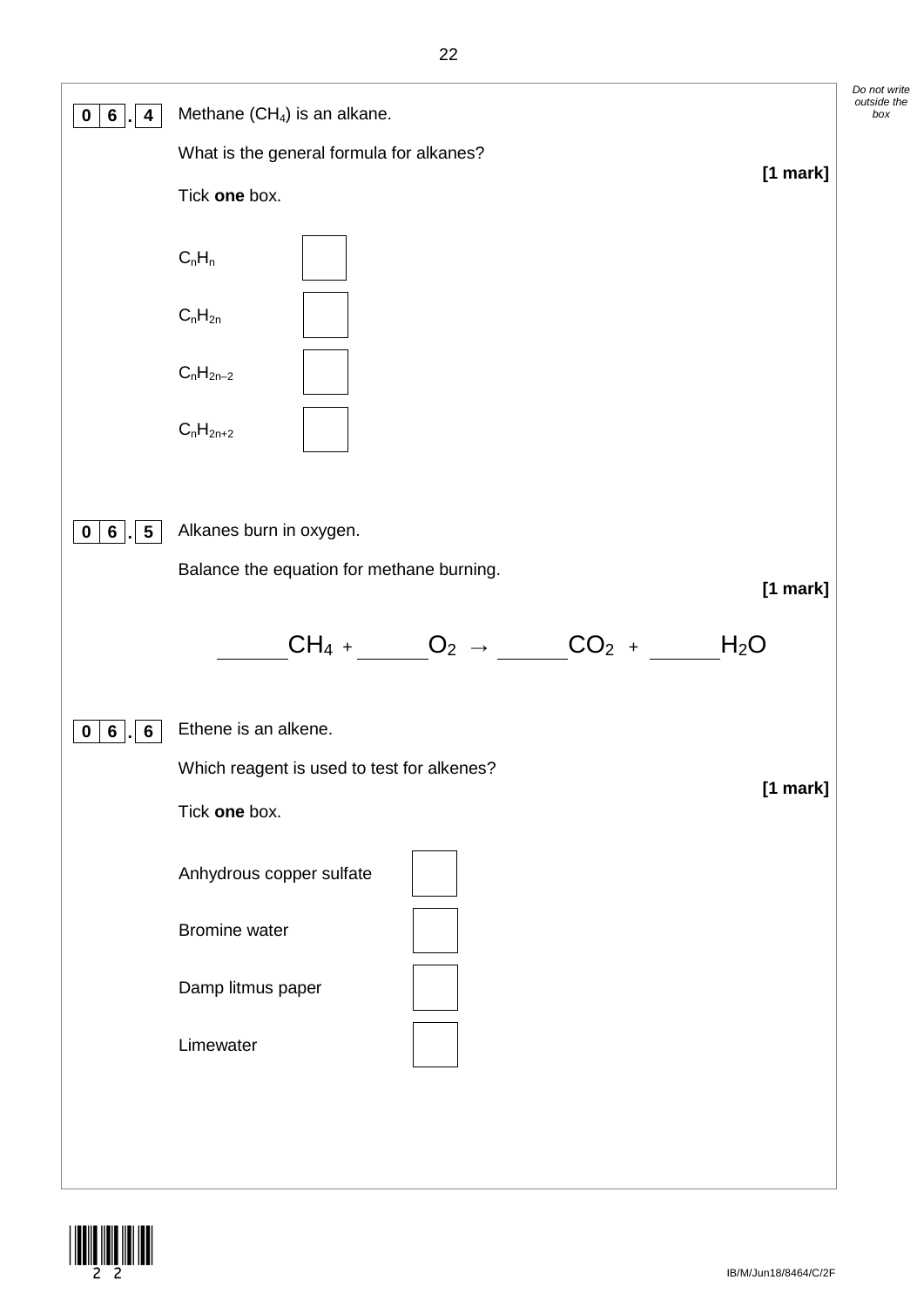|                |                                            | Table 6                                                                 |                       |
|----------------|--------------------------------------------|-------------------------------------------------------------------------|-----------------------|
|                |                                            | Burning and using the energy<br>to generate electricity                 | Landfill              |
| produced in kg | <b>Mass of carbon dioxide</b>              | 25                                                                      | 15                    |
|                | Mass of solid residue in kg                | 0.050                                                                   | 0.070                 |
| produced in kg | <b>Mass of sulfur dioxide</b>              | 0.20                                                                    | 0.30                  |
|                | Why are life cycle assessments (LCA) done? |                                                                         |                       |
|                | Use information from Table 6               | Compare the two methods for the disposal of biodegradable plastic bags. | [1 mark]<br>[4 marks] |
| 8              |                                            |                                                                         |                       |
|                |                                            |                                                                         |                       |
|                |                                            |                                                                         |                       |
|                |                                            |                                                                         |                       |
|                |                                            |                                                                         |                       |
|                |                                            |                                                                         |                       |

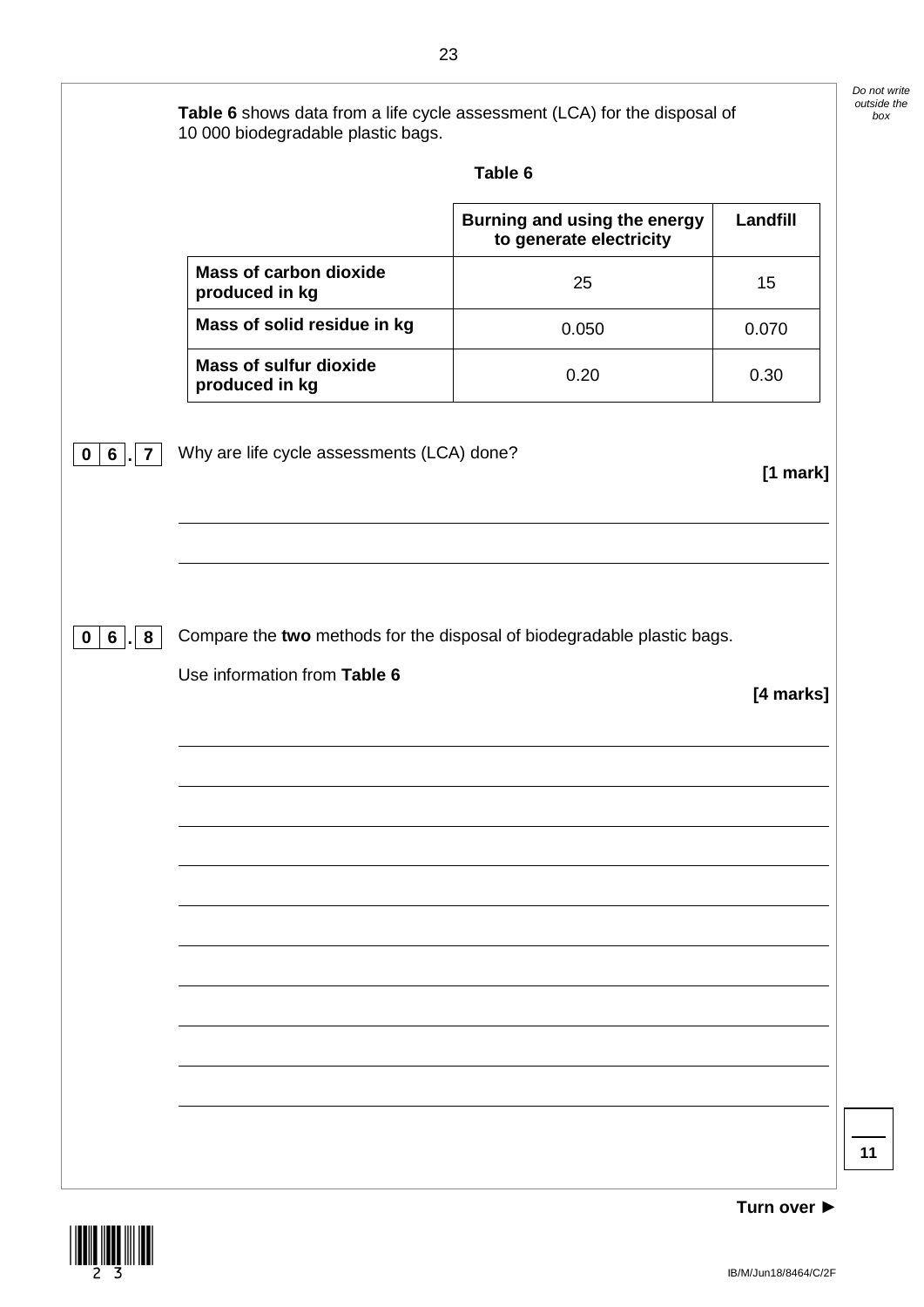| $\overline{\mathbf{r}}$<br>$\bf{0}$ | This question is about the Earth's atmosphere.                                                                         | Do not write<br>outside the<br>box |
|-------------------------------------|------------------------------------------------------------------------------------------------------------------------|------------------------------------|
| 0<br>7                              | Carbon dioxide is a greenhouse gas.                                                                                    |                                    |
|                                     | What is another greenhouse gas?<br>[1 mark]                                                                            |                                    |
|                                     | Tick one box.                                                                                                          |                                    |
|                                     | Argon                                                                                                                  |                                    |
|                                     | Methane                                                                                                                |                                    |
|                                     | Nitrogen                                                                                                               |                                    |
|                                     | Oxygen                                                                                                                 |                                    |
| $\boldsymbol{2}$<br>7<br>0          | Greenhouse gases cause global climate change.                                                                          |                                    |
|                                     | Give two effects of global climate change.<br>[2 marks]                                                                |                                    |
|                                     | 1<br><u> 1980 - John Stein, Amerikaansk politiker (</u>                                                                |                                    |
|                                     | $\overline{2}$                                                                                                         |                                    |
| $3\phantom{a}$<br><b>7</b>   .<br>0 | 4.1 kg of a plastic, used to make plastic bottles, has a carbon footprint of 6.0 kg of<br>carbon dioxide.              |                                    |
|                                     | Calculate the carbon footprint of one plastic bottle of mass 23.5 g<br>[2 marks]                                       |                                    |
|                                     | <u> 1989 - Johann Stoff, deutscher Stoffen und der Stoffen und der Stoffen und der Stoffen und der Stoffen und der</u> |                                    |
|                                     |                                                                                                                        |                                    |
|                                     | kg of carbon dioxide<br>Carbon footprint = $\sqrt{2\pi}$                                                               |                                    |

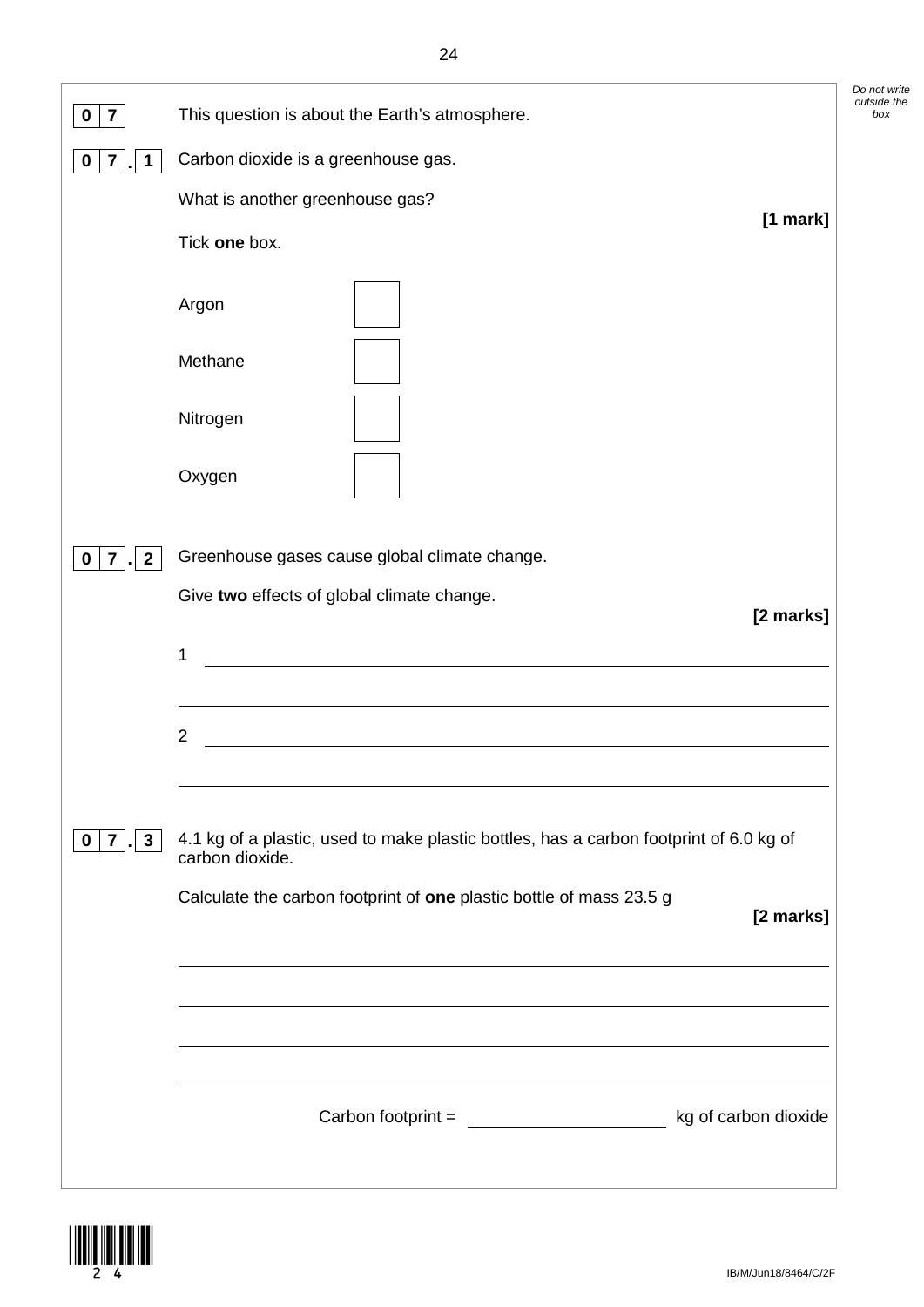| 4                            | Give one way that carbon dioxide emissions can be reduced when a plastic bottle<br>is manufactured.                                                   | $[1$ mark] | Do not write<br>outside the<br>box |
|------------------------------|-------------------------------------------------------------------------------------------------------------------------------------------------------|------------|------------------------------------|
| 5 <sub>1</sub><br>$0 \mid 7$ | Explain how the percentages of nitrogen, oxygen and carbon dioxide in the Earth's<br>atmosphere today have changed from the Earth's early atmosphere. | [6 marks]  |                                    |
|                              |                                                                                                                                                       |            |                                    |
|                              |                                                                                                                                                       |            |                                    |
|                              |                                                                                                                                                       |            |                                    |
|                              |                                                                                                                                                       |            | 12                                 |
|                              | <b>END OF QUESTIONS</b>                                                                                                                               |            |                                    |

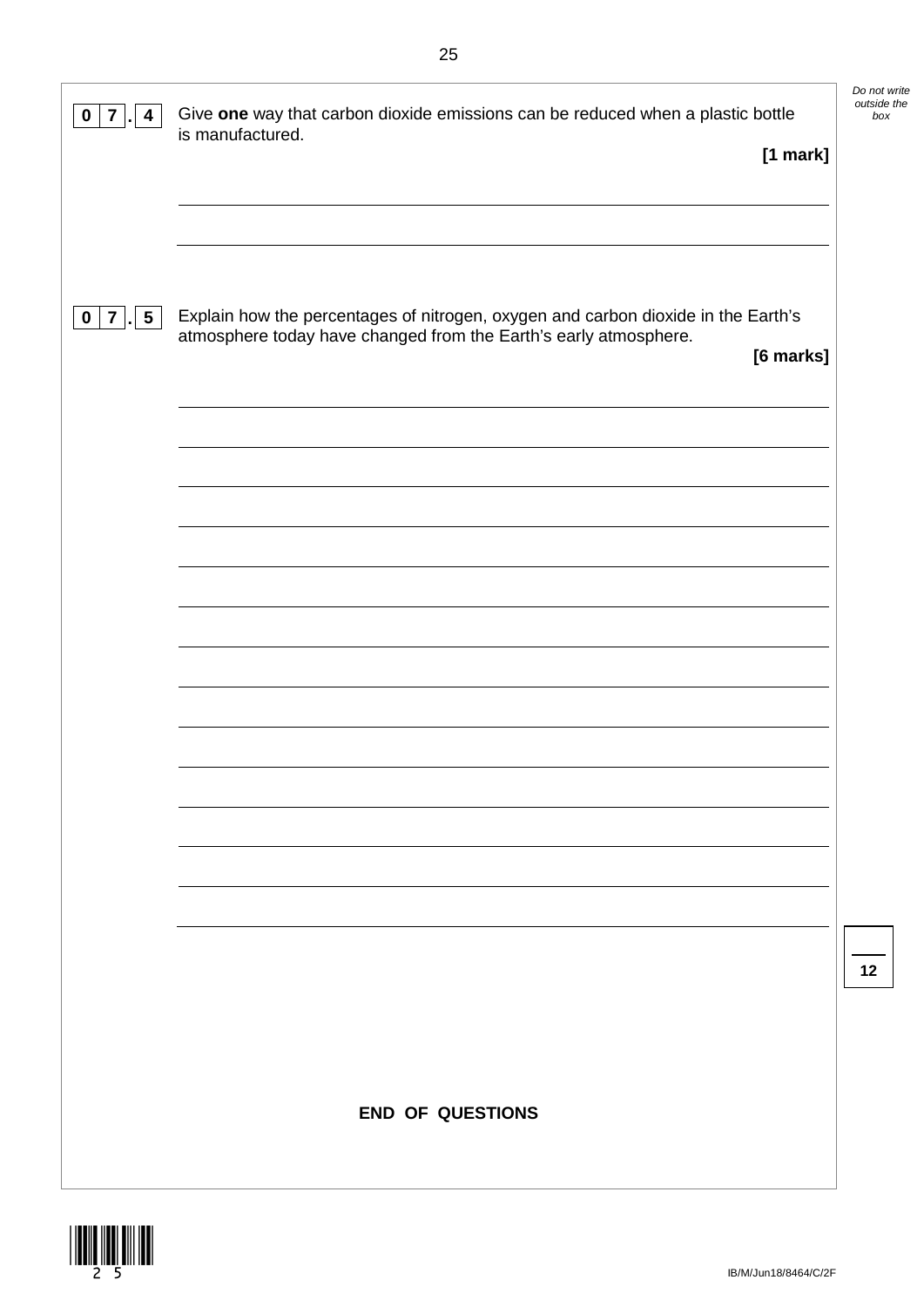

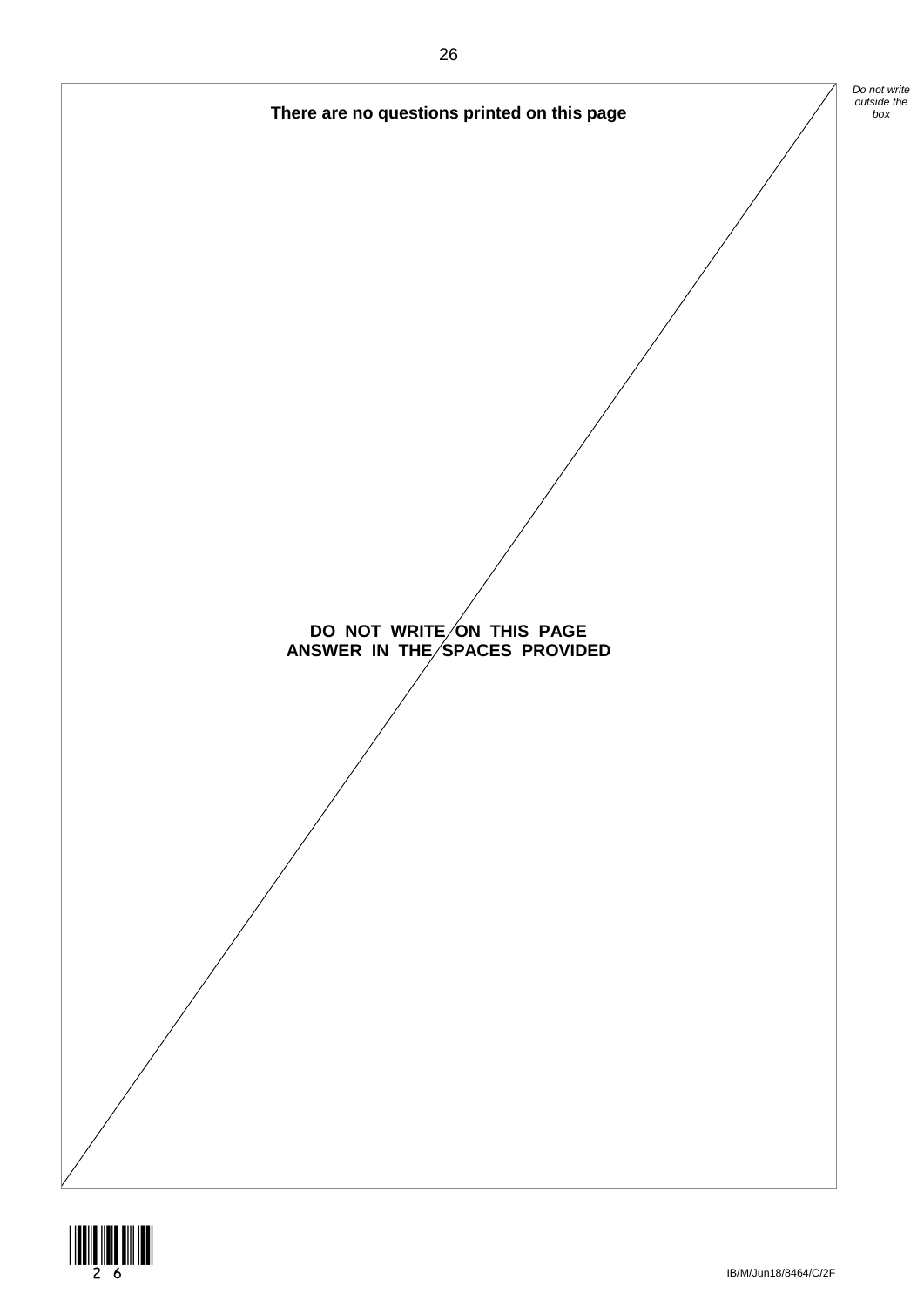



IB/M/Jun18/8464/C/2F